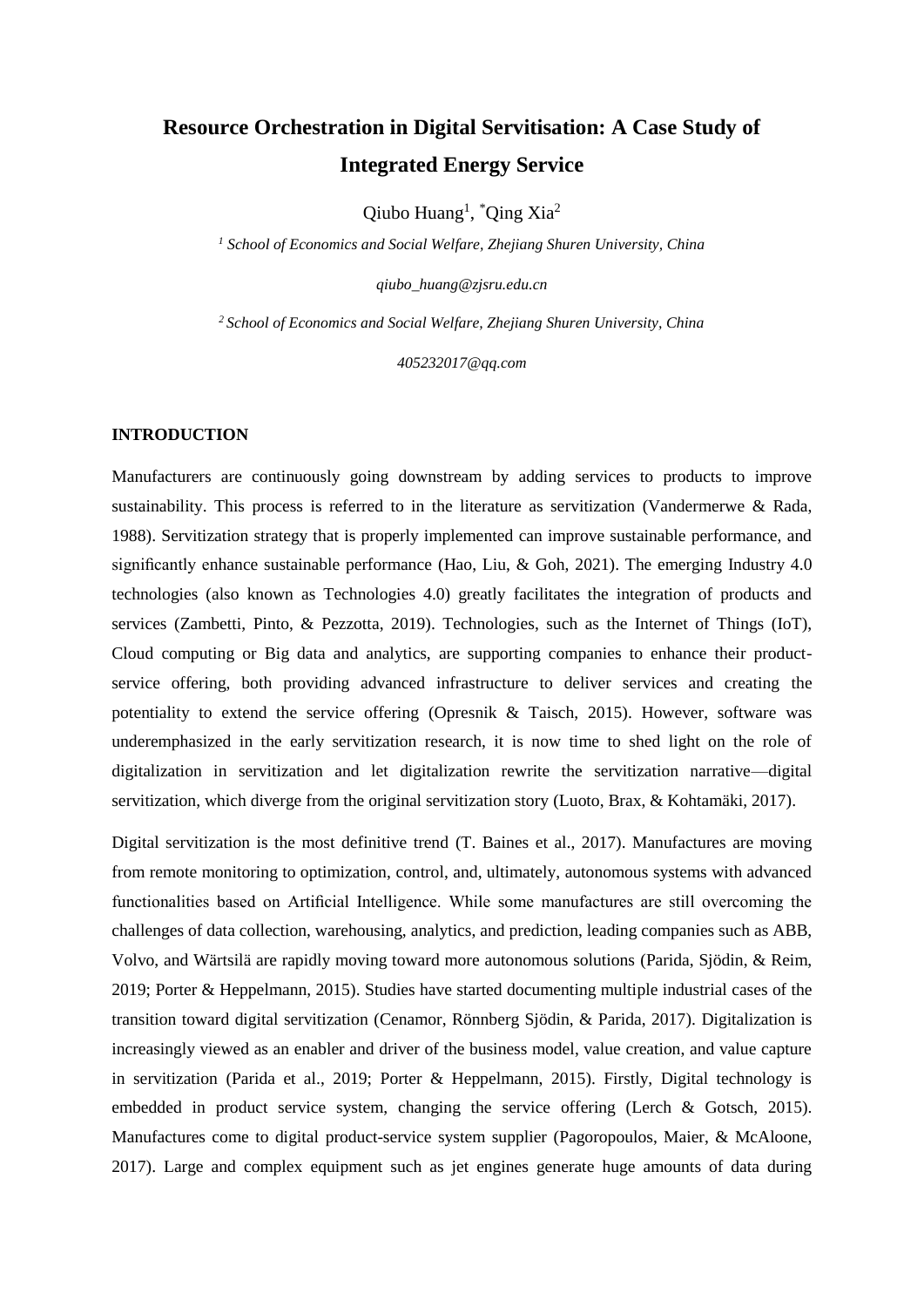operation, which can be used to generate predictive maintenance services [\(Luz Martin-Pena, Diaz-](#page-17-3)[Garrido, & Maria Sanchez-Lopez, 2018\)](#page-17-3). Videos and images collected by video surveillance equipment can support manufactures offering automated security services (Boucher Ferguson, 2013). The behavioral data collected by wearable devices can support offering health services. Beyond that , some manufactures even more proactively engage with customers by implementing so called customer success management systems (Hochstein, Rangarajan, Mehta, & Kocher, 2020). The data itself has become a sellable product [\(H. Zhu & Madnick, 2009\)](#page-21-0). Data analytics and data sales that generate new value are collectively known as "data reuse," and this has become the biggest opportunity for servitization [\(Opresnik & Taisch, 2015\)](#page-17-0). Secondly, the success of servitization always requires digital facilities and process support (Gobble, 2018)**.** Digitization extends the service network [\(Pohlmann & Kaartemo, 2017\)](#page-18-2), increasing heterogeneous resources [\(Lyytinen, Yoo, & Jr, 2016\)](#page-17-4) and resource mobility (Goduscheit & Faullant, 2018), which may fundamentally improve the innovation ability of the service and business model (Herterich, 2017), and solve "servitization dilemma" [\(Visnjic Kastalli & Van Looy, 2013\)](#page-20-2).

Although, significant contributions have been made to the digital servitization literature, mostly, these research float on the level of phenomenon description and hold a static perspective. There is a lack of knowledge of the microfoundation focus on how to orchestrate organizational resources and capabilities. Furthermore, digital servitization research focus too much on technology application and pays insufficient attention on organizational change [\(Tronvoll, Sklyar, Sörhammar, & Kowalkowski,](#page-19-0)  [2020\)](#page-19-0). In fact, digital servitization relates to the overall transition of organization resource and structure, as well as the interaction with users and business ecosystem participants. The 'techie led' digital transformations often fail [\(Westerman, 2016\)](#page-20-3). It needs a "technical-organizational" combined perspective.

This paper addresses this digital servitization phenomenon and aims to fill the gap in the existing literature on the internal transformation mechanism. We conducted a case analysis on one integrated energy service supplier. Based on a "technical-organizational" combined perspective, this paper aims to explore the configurations of resources and capabilities digital servitization strategy required. Therefore, the following research questions are addressed in the paper:

RQ1. What are the fundamental tactics of digital servitization strategy?

RQ2. What are the types of competitive strategies for digital servitization?

#### **LITERATURE REVIEW**

**Servitization**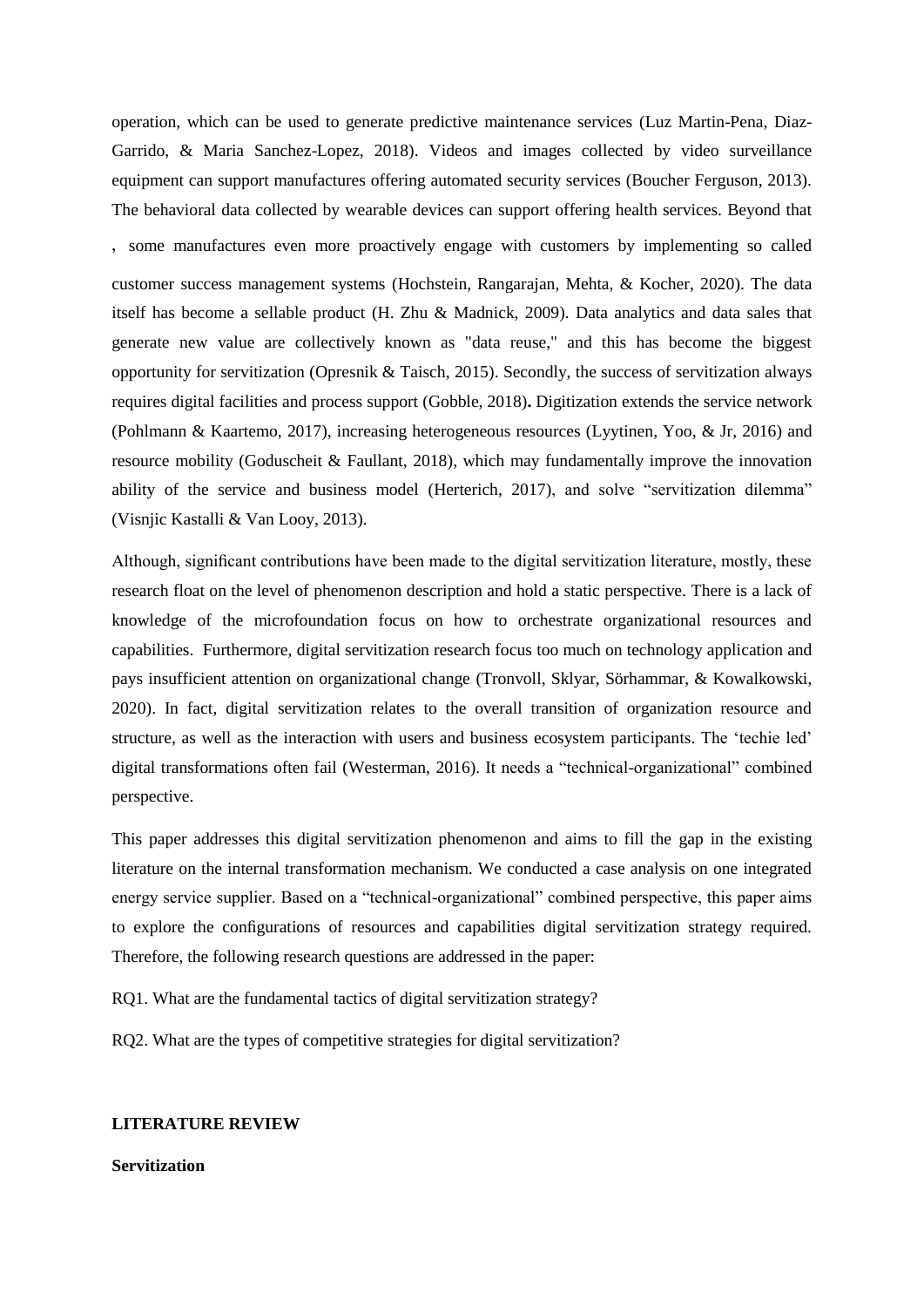Research on servitization originated in 1960s (Greenfield, 1966). The concept of "servitization" was first proposed by Vandermerwe and Rada [\(1988\)](#page-20-0). After that, many scholars contribute to the concept development, such as White [\(1999\)](#page-18-3), Reiskin (1999). Other scholars have proposed similar concepts, like service-embedded manufacturing [\(Sun linyan, Li Gang, Jiang Zhibin, Zheng Li, & He Zhe,](#page-19-1)  [2007\)](#page-19-1), product-service System (PSS) (T. S. Baines et al., 2007), integrated solution [\(Miles, Andersen,](#page-17-5)  [Boden, & Howells, 2003\)](#page-17-5). Although the perspectives vary, they all emphasize the shift of manufacturing enterprises to selling product-service combined offerings(Tukker,2004) The existing servitization research including: 1)Mode: For example, according to the degree of servitization, it is divided into three types, product extensional servitization, functional servitization and integrated solution (Davies, 2004). According to the way of offering services, it is divided into two types, supporting service and customer self-service (Kowalkowski, Kindström, & Gebauer, [2013\)](#page-16-1). According to the competitive strategy, it is divided into outsourcing mode, integration mode, cooperation mode and service provider mode [\(LIU Jian-guo, 2012\)](#page-17-6). **2)** Drivers: There are internal and external drivers. Internal drivers including Human Resources [\(Santamaría, Jesús Nieto, & Miles,](#page-19-2)  [2012\)](#page-19-2), corporate culture, organizational structure (Gebauer, Edvardsson, Gustafsson, & Witell, 2010), service innovation strategy (Ettlie & Rosenthal, 2012), organizational capabilities [\(Mennens, Van](#page-17-7)  [Gils, Odekerken-Schröder, & Letterie, 2018;](#page-17-7) [Parida, Sjödin, Lenka, & Wincent, 2015\)](#page-18-4) and so on. External drivers including network relationship (Feng & Sivakumar, 2016; [Korhonen & Kaarela,](#page-16-2)  [2011\)](#page-16-2), industrial technology disturbance [\(Santamaría et al., 2012\)](#page-19-2), social and economic environmental factors [\(Wan, Rongping, & Minglu, 2012\)](#page-20-4) and so on. **3)** Strategy pathway: Including organizational structure installation (Gebauer et al., 2010), resource optimization and capacity construction (Daniel Kindström, Kindström, & Kowalkowski, 2014), establishing service ecology with platform thinking (Cenamor et al., 2017). 4)Performance: Although manufactures may encounter "servitization dilemma" (Brax, 2005), in general, it can promote the continuous growth of manufacturing enterprises and improve customer asset management (Tim Baines, 2015). Table 1 provides a brief summary of the research themes and corresponding representative literature.

| Table 1: Research themes and Representative literature |  |  |
|--------------------------------------------------------|--|--|
|--------------------------------------------------------|--|--|

| <b>Theme</b> | <b>Topics</b>       | <b>Representative literatures</b>                            |
|--------------|---------------------|--------------------------------------------------------------|
| Mode         | evolution           | stages, (Christian Kowalkowski, Daniel Kindström, & Per-Olof |
|              | types, and patterns | Brehmer, 2011), (LIU Jian-guo, 2012), (J. Zhu & Yan, 2013)   |
|              |                     | , (Vandermerwe & Rada, 1988), (Davies, 2004), (Jinghua,      |
|              |                     | Jianglu, & Qingyun, 2019), (A.Braxa & Visintin, 2017)        |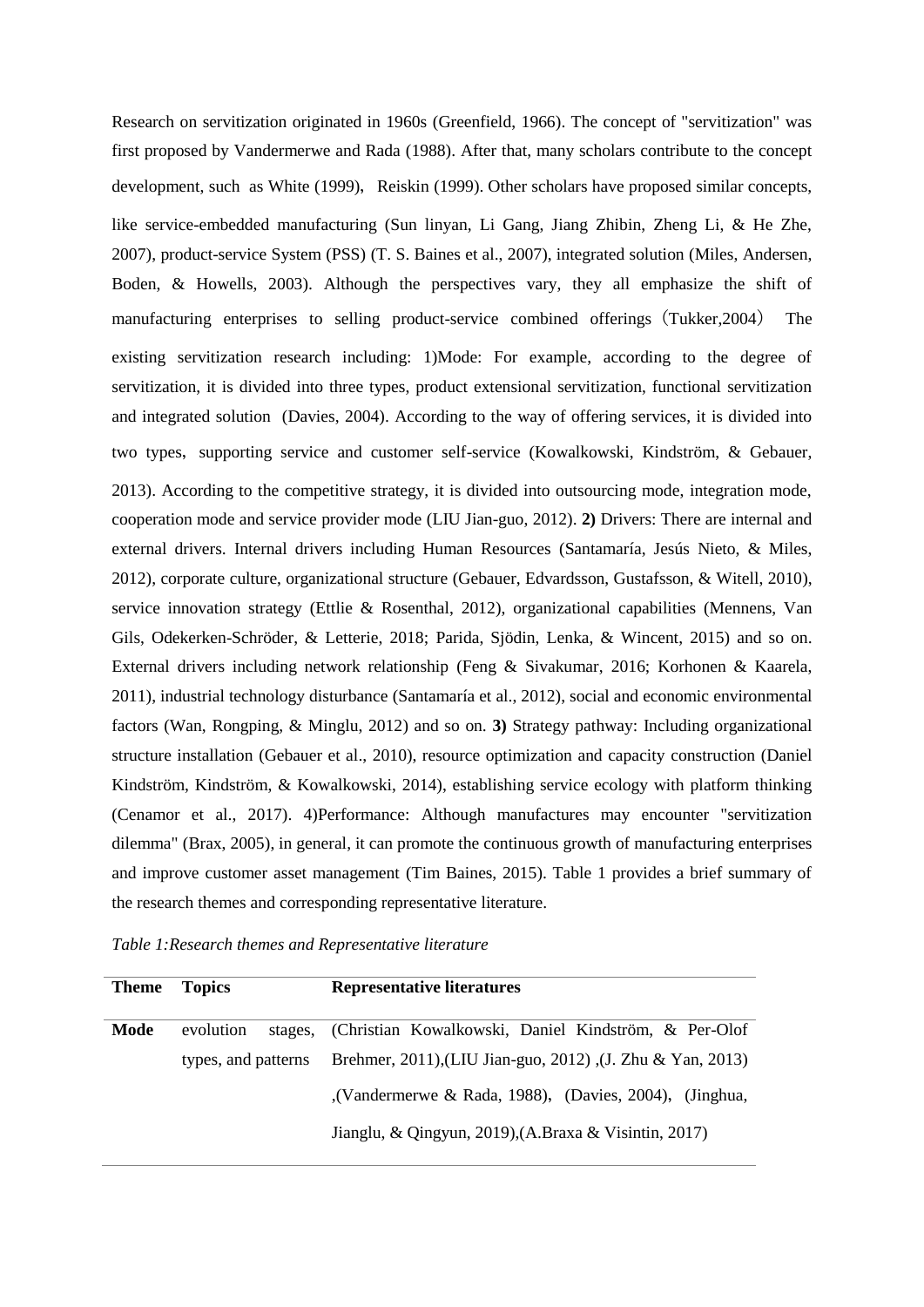| <b>Driver</b> | internal<br>and      | (Gebauer et al., 2010), (Lin & Lin, 2012), (Santamaría et al.,   |
|---------------|----------------------|------------------------------------------------------------------|
|               | external factors     | 2012), (Bastl, Johnson, Lightfoot, & Evans, 2012), (Laine,       |
|               |                      | Paranko, & Suomala, 2012), (Demeter Krisztina & Levente,         |
|               |                      | 2013) (Saccani, Visintin, & Rapaccini, 2014), (Alvarez,          |
|               |                      | Martins, & Silva, 2015), (Li, Zhu, Lin, Ma, & Huang,             |
|               |                      | 2015), (Tim Baines & Shi, 2015), (Benedettini, Neely, &          |
|               |                      | Swink, 2015), (Feng & Sivakumar, 2016),<br>(Ayala,               |
|               |                      | Paslauski, Ghezzi, & Frank, 2017), (Lilong, Jiang, &             |
|               |                      | Xiaoyong, 2012), (Mennens et al., 2018), (Lenka, Parida, &       |
|               |                      | Wincent, 2017), (Valtakoski, 2017), (Chaping, Tao, &             |
|               |                      | Qinfang, 2019), (Shah, Jajja, Chatha, & Farooq, 2020)            |
|               |                      |                                                                  |
| pathw         | strategy             | (Qi, Mao, Zhang, & Guo, 2020), (Kohtamäki, Einola, &             |
| ay and        | formulation<br>and   | Rabetino, 2020), (Tim Baines, Ziaee Bigdeli, Sousa, &            |
| proces        | implementation,      | , Schroeder, 2020), (Jinghua, Li, & Qianlan, 2019) , (Tan et al. |
| s             | internal             | $2019$ ), (Lafuente,<br>Vendrell-Herrero,<br>Vaillant,<br>&      |
| change        | management of the    | 2017), (Jinghua, Li, et al., 2019), (Tim Baines & Lightfoot,     |
|               | organization,<br>the | 2013), (Cenamor et al., 2017), (Rabetino, Kohtamäki, &           |
|               | external             | Gebauer, 2017)                                                   |
|               | relationship         | (Tim Baines, Howard Lightfoot, & Palie Smart, 2013),             |
|               | change               | (Romeo Bandinelli & Valentina Gamberi, 2012), (Baines T.,        |
|               |                      | Lightfoot H., & P., 2011), (Oliva & Kallenberg, 2003), (Brax,    |
|               |                      | 2005)                                                            |
|               |                      |                                                                  |
| perfor        | Operation<br>and     | (Zhou, Yan, Zhao, & Guo, 2020), (Sjödin, Parida, &               |
| mance         | innovation           | Kohtamäki, 2019), (Visnjic Kastalli & Van Looy, 2013), (Li,      |
|               | performance          | Lin, Chen, & Ma, 2015), (Bustinza, Bigdeli, Baines, &            |
|               |                      | Elliot, 2015), (Ting, Hua, & Peng, 2014), (Jie-xiong, 2010)      |
|               |                      | (Neely, 2008),                                                   |

# **Digital Servitization**

The majority of the literatures related to digital servitization holds a in a broader sense. Some studies focusing on the application of different digital technologies in servitization, such as the IoT [\(Zancul](#page-20-7)  [Eduardo de et al., 2016\)](#page-20-7), big data analytics (Ardolino et al., 2018), and cloud computing [\(Wen &](#page-20-8)  [Zhou, 2016\)](#page-20-8). Other studies focus on the business process perspective digital transformation in servitization as production (Coreynen, Matthyssens, & Van Bockhaven, 2017), and supply chain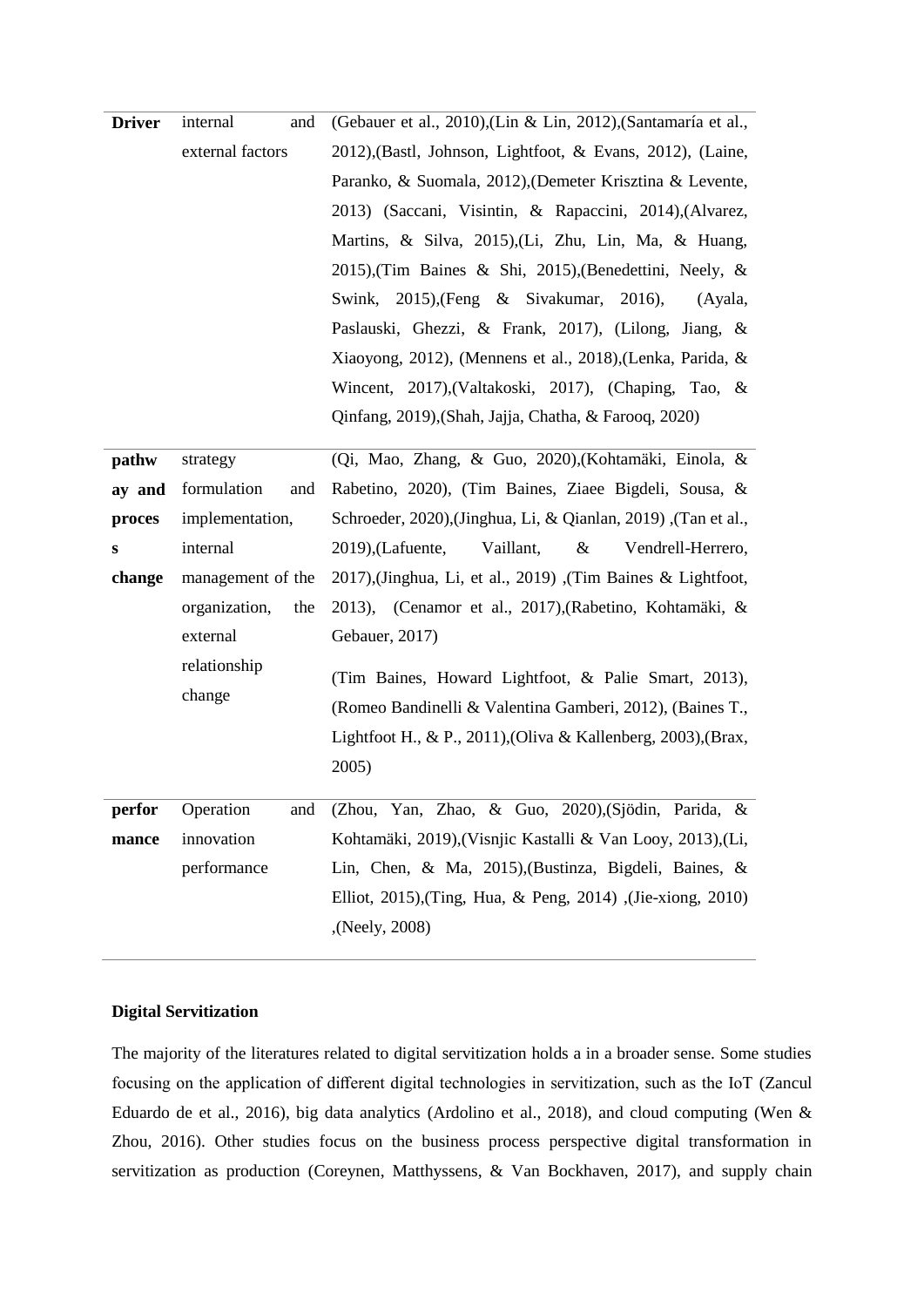management[\(Vendrell-Herrero, Bustinza, Parry, & Georgantzis, 2017\)](#page-20-9), after-sales (Belvedere & Grando, 2017). However, digital servitization is a combination of digitalization and servitization. It is associated with: 1) the nature change that manufactures' service offerings become more digital and 'smart'; 2) shift in the organization's business models; 3) the deploy of new strategic assets and the generation of competitive advantages, mostly due to the exploitation of data and information; and 4) the launch, monitoring, and control of initiatives aimed at achieving a more sustainable business [\(Paschou, Rapaccini, Adrodegari, & Saccani, 2020\)](#page-18-9). Thus, digital servitization can be conceptualized as the business model that manufactures offering digital technology supported combination of services and products, which aims shaping more sustainable competitive advantage.

Digital servitization commonly involves complex of organizational change. For outside, digital servitization facilitates new types of customer interaction and closer integration. The integration of digital technologies offers opportunities for developing customized value propositions based on higher-quality services and relationships [\(Kamalaldin, Linde, Sjödin, & Parida, 2020;](#page-15-3) [Paiola,](#page-17-11)  [Schiavone, Grandinetti, & Chen, 2021;](#page-17-11) [Rust & Huang, 2014\)](#page-18-10). For inside, the application of new technologies enhances operational efficiency, new capabilities, and transparency in support of better decision making (Cimini, Adrodegari, Paschou, Rondini, & Pezzotta, 2021). However, no matter outside or inside, all the changes characterized by depending on the continuous acquisition, warehousing, analytics, and implementation of machine and fleet-level data. Thus, digital capability and resource about service-related data processing and interpretation is critical [\(Tian, Coreynen,](#page-19-8)  [Matthyssens, & Shen, 2021\)](#page-19-8). Hasselblatt (2018) studied manufacturers' capabilities in the IoT and found five bundles of strategic IoT capabilities: 1) digital business model development, 2) scalable solution platform building, 3) value selling, 4) value delivery, and 5) business intelligence and measurement. IoT transformed the capability requirements of manufacturers significantly, and further research is needed to define manufacturers' benefits of digital servitization. Companies need software capabilities while their business dependent more on the continuous acquisition, warehousing, analytics, and implementation of machine and fleet-level data. Coreynen (2017; 2020) indicated that manufacturers should balance two dynamic capabilities (exploratory and exploitative) and reset resources configurations.

## **Resource Orchestration Theory**

Resource orchestration theory is a strategic management theory about how an organization can update its resource configurations to establish competitive advantage. It is a theory between resource-based view (RBV) and organizational capability theory. RBV affirms the role of resources in organization competitive advantage. Assembling and deploying specific resources is the microfoundation of generating organizational capabilities (J. Barney, 1991; J. B. Barney, Ketchen, & Wright, 2011). However, having resources does not necessarily lead to a competitive advantage (Baert, Meuleman,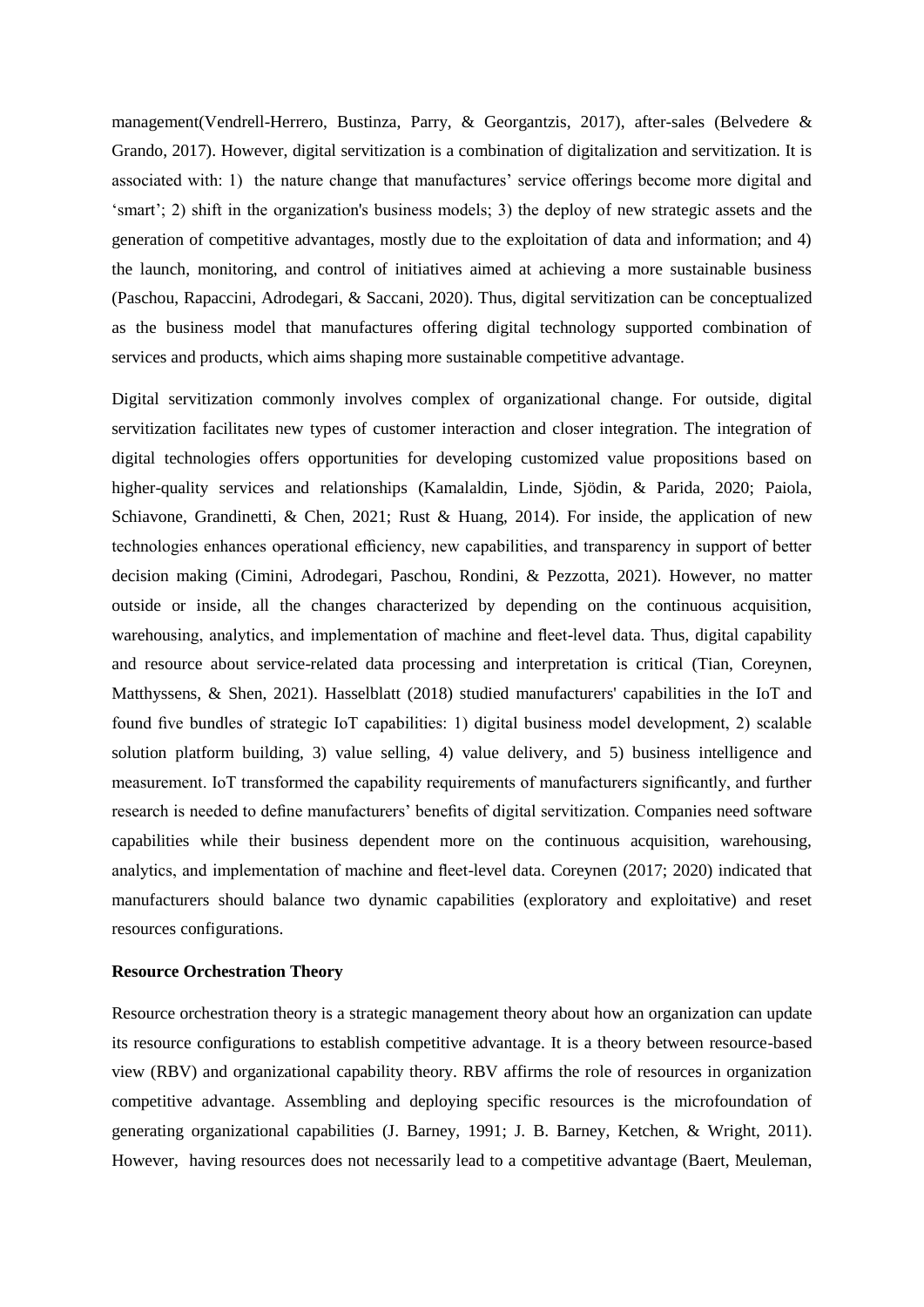Debruyne, & Wright, 2016; J. B. Barney, 2001; Helfat & Peteraf, 2003). The organization should organize its resources effectively to form the specific capabilities to create a competitive advantage. The theory of organizational capacity jumps over the action mechanism of basic resources, directly discusses how an organization's ability affects its competitive advantage and performance. Resource orchestration theory answers the question of how enterprises evolve their capability through the construction, integration and utilization of resource portfolio(Gebauer et al., 2010). Based on the process perspective of resource to capability, resource orchestration theory links RBV and organizational capability theory. It provides an analytical framework including resource configuration, resource binding, and leverage strategy [\(Sirmon, Hitt, Ireland, & Gilbert, 2011\)](#page-19-9). Resource configuration refers to a series of behaviors of acquiring, accumulating and stripping resources for the purpose of forming enterprise resource combination. Resource binding refers to the integration and coordination of resources to promote the formation of organizational capacity. Resource leverage refers to the strategic positioning of using resources to gain competitive advantage.

## **RESEARCH METHODS**

#### **Case Selection**

Considering the availability and typicality of data and convenience, this study selected HUAWEI Digital Power Technology Co., Ltd. as case. HUAWEI Digital Power Technology Co., Ltd. is the latest subsidiary of Huawei Group. It focuses on communication power, data center power and other IT related digital power service business. Although HUAWEI Digital Power Technology Co., Ltd. is a new company established in 2021 June, it's business has been developed for many years. Unlike Vertiv (formerly Emerson Network Power) and other Network integrated energy service providers, HUAWEI Digital Power focuses on the optimization of power management based on digital technology. It provides power solutions that fully meet the application scenarios of ICT industry, including fullscenario intelligent sites from fixed network to wireless and intelligent data centers from edge to cloud. HUAWEI Digital Power aims to offer digital-based services supported by AI technology for the IT related power generation, transfer, storage, deploy, distribution and use. They have formed several core businesses, including Data Center Power solution, Site Power solution, Fusion Solar Smart and so on.

### **Data Acquisition**

Data about the selected case were cited from related academic articles, news reports, research reports, interview records, and field interviews.

We collected 35 internal archived files, including the enterprises' internal journals, business plans, strategic plans, internal memos, conference materials, annual strategic planning documents, customer lists, and historical sales materials. In addition, the research team collected 163 secondhand files by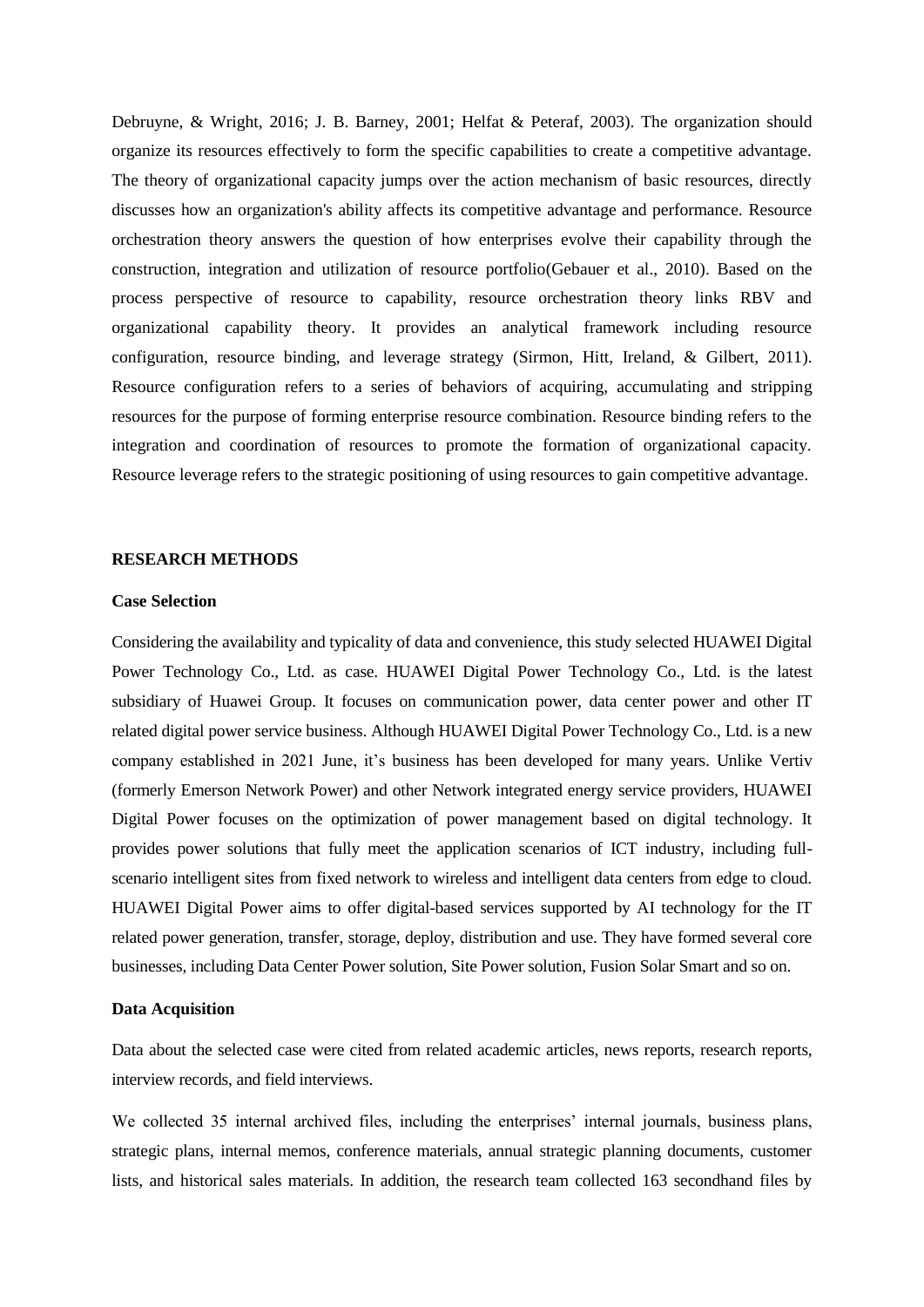analyzing related news reports and official websites and collecting industry analysis reports. The multilevel and multi-sources data collection method can be used to cross-check the interviews and control the backtracking bias, and the consequent triangulation data enhances the accuracy of the research results.

In total, the research team conducted four semi-structured interviews on the selected enterprises. Prior to the interviews the research team provided an interview syllabus to each of the enterprises so that appropriate respondents, who were familiar with the interview topics and who could thus prepare for the interviews, were designated. Throughout the interview process, the research team took notes and made audio recordings. Each interview lasted for an average of 40 minutes. We processed and checked the interview notes and audio records, and generated an interview contact sheet within 24 hours. In addition, we made follow-up calls to the respondents, to clarify uncertain and missing information.

## **Data Analysis**

In this study, interview and text data were subjected to content analysis. First, the interview contents were categorized textually. Second, all the textual and video material were coded and analysis. Two members of the research team processed the case data, and then performed progressive coding, respectively. The coding process is as follows:

#### Step 1: Open coding:

The research team created 60 entries based on the digital transformation strategy and extracted 78 primary codes from the entry database. Two coders generated codes respectively, and compared the codes, to determine agreed-on primary codes. If the two coders failed to reach consensus, the research team determined primary codes through discussion.

### Step 2: Axial coding by constructs:

From the 78 primary codes, the research team extracted 23 secondary codes, such as technical input level, and input and introduction modes. In the process of secondary coding, two members respectively determined the dimensions of codes in each construct database, and then compared them. If the codes were consistent, the coding results were confirmed. Otherwise, all members of the research team determined secondary codes through discussion.

## Step 3: Selective coding by construct dimensions:

According to the type of digital transformation strategy, the 23 secondary codes were categorized under 4 construct coding directories: orchestration tactics for technological resources, human resources, organizational structure, and ecological relationship. If the two members reached consensus on entries, the entries were incorporated into the construct coding database. Failing that, through discussion all members of the research team agreed to either incorporate or delete the entries into the construct coding database.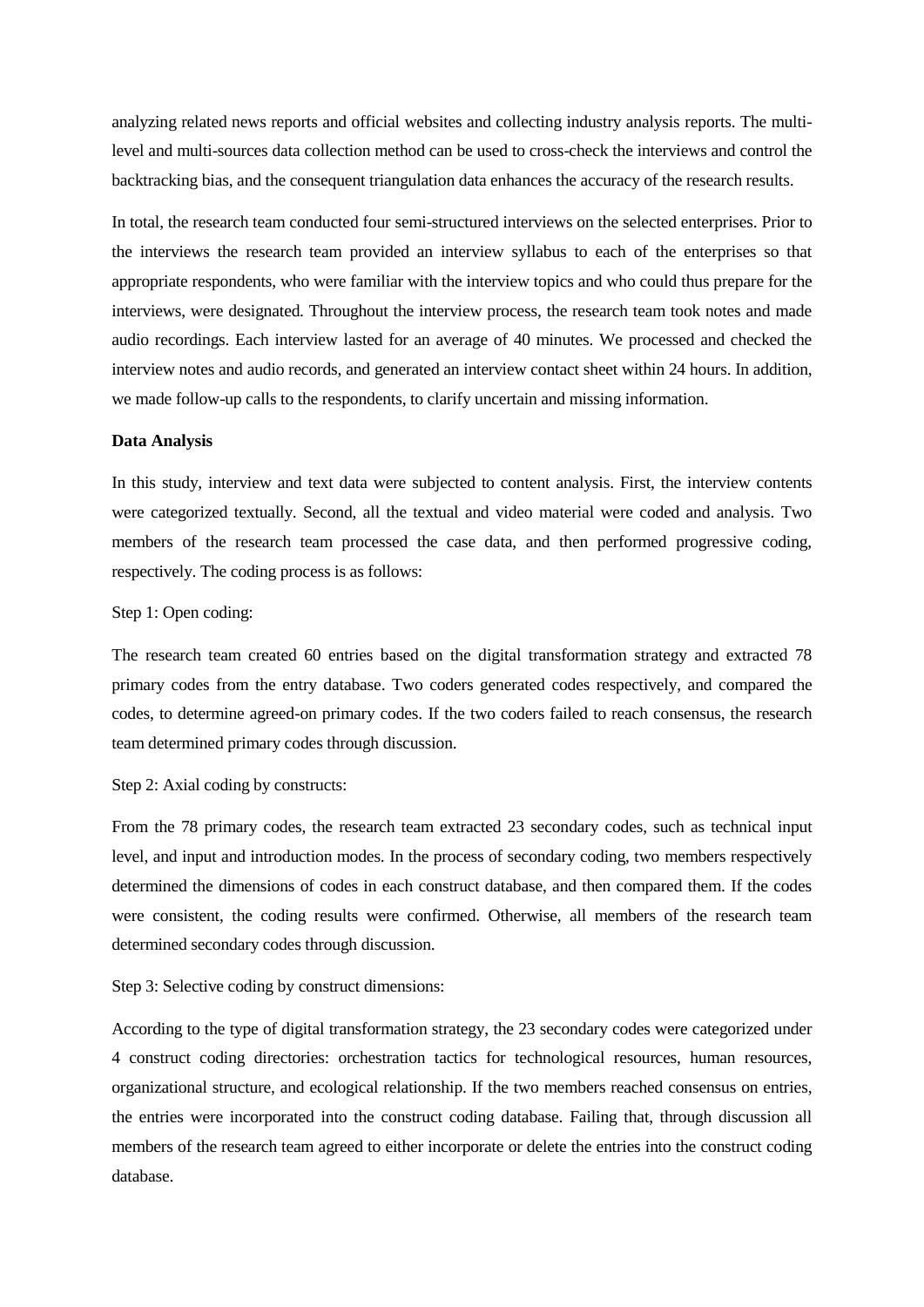## **FINDINGS**

## **Resource Orchestration Tactics for Digital Servitization**

Based on a coding analysis, we developed four resource orchestration tactics for digital servitization: technological resources orchestration, human resources orchestration, organizational structure orchestration, and ecological relationship orchestration.

## **Technological Resource Orchestration**

The technological resource orchestration tactic includes three aspects, namely, technological level, input mode, and introducing mode.

## **Technology Level**

The digital technology input has different levels, which can be divided into three levels according to the penetration into the organization structure. They are interactive digital technology, process digital technology, and fundamental digital technology. The interactive digital technology mainly refers to communication tools used on vendor-user interface as customer online community. HUAWEI Digital Power opened an online community as shared space for digital power businesses. The process digital technology refers to the technologies involves in organizational operation process, represented by the HUAWEI Digital Power's MRP/ERP management information system. HUAWEI Digital Power The fundamental digital technology refers to the basic digital construction, represented by the data collection system and data analysis technology based on AI. For example, HUAWEI Digital Power redesigned hardware part of the dada center by embedding over 200 sensors and developed matched application program. This fundamental technology combination enables remote monitoring and intelligent power management service offerings. **Technology input mode**

HUAWEI Digital Power invested in digital technologies in two ways, namely, self-development and outsourcing (purchasing or collaborating). For example, HUAWEI Digital Power established partnership with Intelligent Power Solution LTD. of Hungary. That Hungarian corporation shared their CRM system with Huawei Digital Power. Huawei Digital Power also purchased several related technologies from competitors in the world. However, most of the critical technologies are developed by themself. They constructed the framework of their hardware and software combined system, developed the hardware including the modular data center architecture, equipment cabinet, and software with AI function. They shape the core competitiveness through systematic technology innovation. **Technology introduction mode**

HUAWEI Digital Power takes a prudent attitude toward new digital technologies. They launched their digital power solution after pilot application and optimization. They even registered Digital Power Technology Co., Ltd. after years of business probe. Enterprises take a prudent attitude maybe because of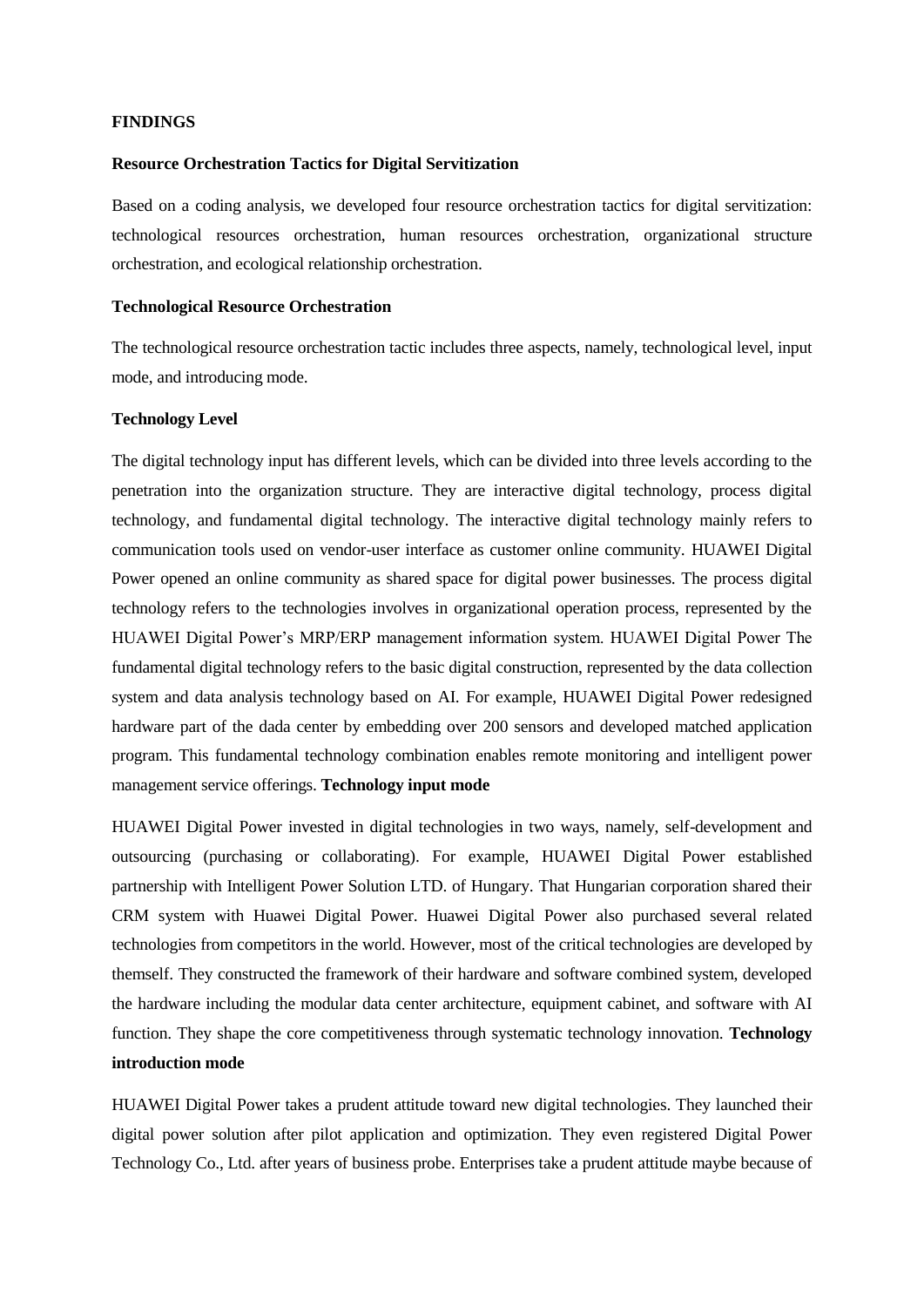different reasons. HUAWEI Digital Power implemented the trial-and-error method on a small scale to test the feasibility of the business model.

#### **Human Resource Orchestration**

#### **Labor Resource Structure**

HUAWEI Digital Power built man-machine cooperative labor structure through labor substitution and machine enhancement. First, digital technologies replace certain manual working. Huawei smart I-V Curve diagnosis system replaced manual inspection, shortening the inspection time for a 100MW data center from 40 days to 15 minutes. Second, digital technologies strengthen Huawei's engineers. AI technologies keep on learning the power consuming behaviors and formatted power management patterns to support Huawei's site engineer's decision-making, which help to optimizing the customer power sustainable consumption.

## **Human resource scale**

Some jobs in HUAWEI Digital Power were eliminated while some new jobs were created. The total scale of the labor force reduced significantly. Although department like the R&D department expanded a lot to enhance the technology innovation, the human resource used in site construction reduced as the modular constructing way was developed. Moreover, human resource used in other working like equipment inspection was almost eliminated as the AI inspection technology was introduced. It can be predicted that, in the future, HUAWEI Digital Power will have more manpower in data mining, machine trainers, R&D and other knowledge intensive departments, while the operation personnel will be reduced furthermore.

#### **Human Resource Management**

HUAWEI Digital Power adjusted human resource management, including recruitment, training, and assessment. First, an organizations' dynamic nature increases in the context of digitalization, thus, HUAWEI Digital Power's employee recruitment highlights characteristics such as learning ability and young mentality. Second, in order to improve the ability of organization members to use digital technology and cooperate with digital tools, HUAWEI Digital Power increased employee digital ability training. For example, they trained site engineers' ability of data mining. Third, HUAWEI Digital Power adjusted performance assessment contents. They added consideration for site engineers in customer relationship maintenance into the performance assessment.

#### **Organizational Structure Orchestration**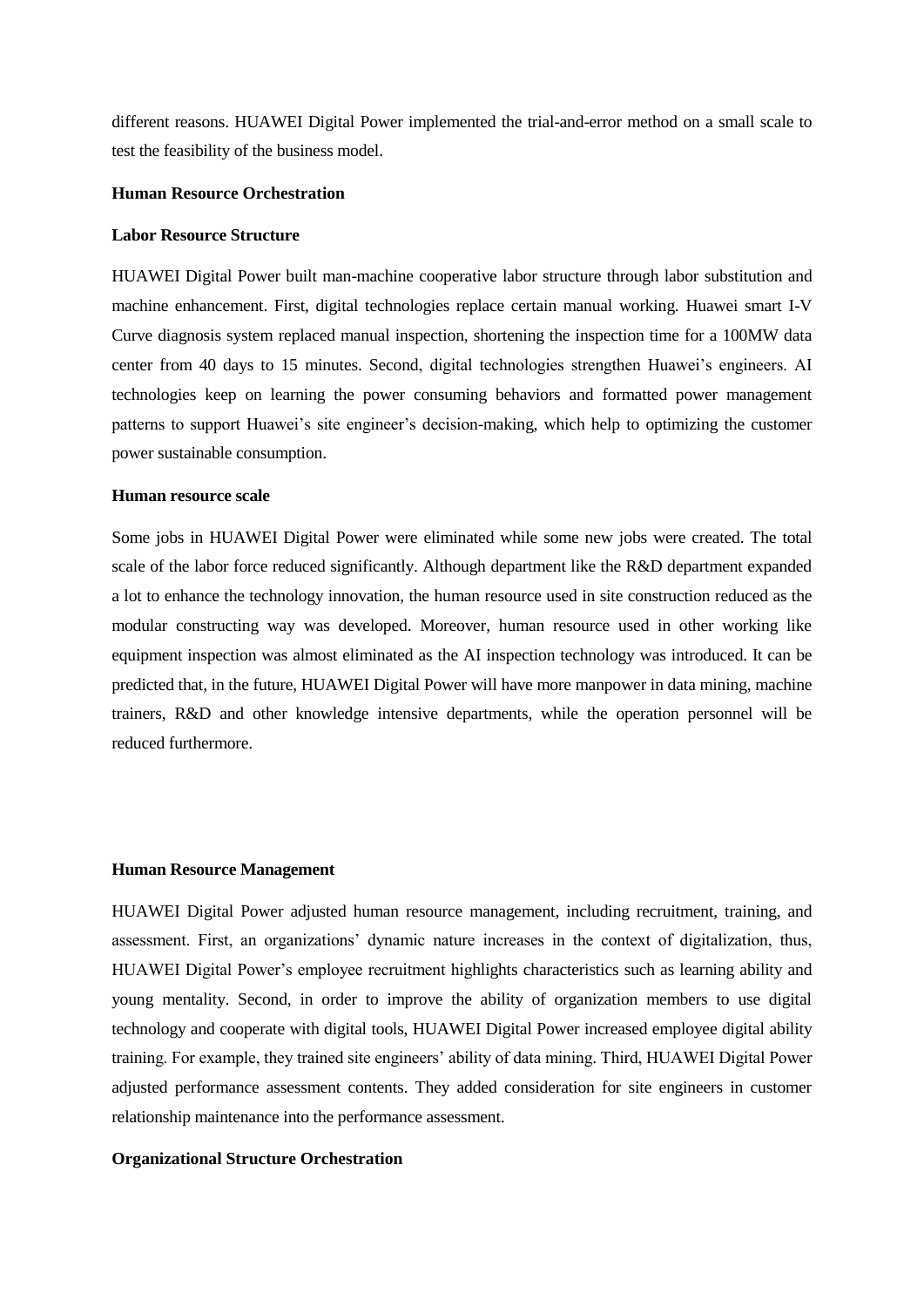Organizational structure orchestration regards to structure and relationship in organization.

## **Structure**

First, reinforcing the front office. While the process automation decreased the number of technology support engineers, the customer-facing front-office department needs to be strengthened. Thus, the organization structure developed into front-back-office structure. Second, the business functions of the digital department are strengthened. HUAWEI Digital Power enhanced Business Intelligence Department. Third, flattening organization structure. Business automation improves the span of management, so the organization shows a trend of flattening. Fourth, strengthening leadership of digital department. The setup of HUAWEI Digital Power indicates that the digital power solution business was upgraded to a strategic business unit. The top leader of HUAWEI Digital Power is one of the group board members is also a corroboration of that.

#### **Relationship**

First, the vertical organizational relationship is weakened, whereas the horizontal organizational relationship is strengthened. For example, the budgets of HUAWEI Digital Power are highly integrated through digital operations. The digital department's budgets include not only its internal expenses, but also digitalized expenses of the sales and marketing departments. Second, the organizational relationship translates to extroverted rather than introverted. That means HUAWEI Digital Power become more customer oriented. Third, HUAWEI Digital Power reset the business process to achieve a reasonable balance of labor between intelligent tools and human employees. It aims to give full play to the advantages of intelligent tools, such as efficient and accurate, 24-hour standby, etc., and at meantime, give play to the unique abilities of human, such as "emotional protection" and intuition.

#### **Ecological Relationship Orchestration**

Digital servitization offers opportunities by connect enterprises, employees, and consumers, making their boundaries fuzzy. Integrated power service industry is no longer a vertical business, but an ecological business. It transcends the scope of technologies and traditional organizational boundaries. Equipment manufacturers, customers, external collaborators, and public sectors all connect and coordinate with each other. Internally, corporations' strategies, technologies, and operations are harmoniously combined; externally, corporations maintain the benefit sharing and controllable collisions. Within business ecosystem, value is co-created and shared. HUAWEI Digital Power established a service partner system. Digital power service suppliers all around the world can join its networking after certificated. However, Huawei ranked the partnership by five star levels according the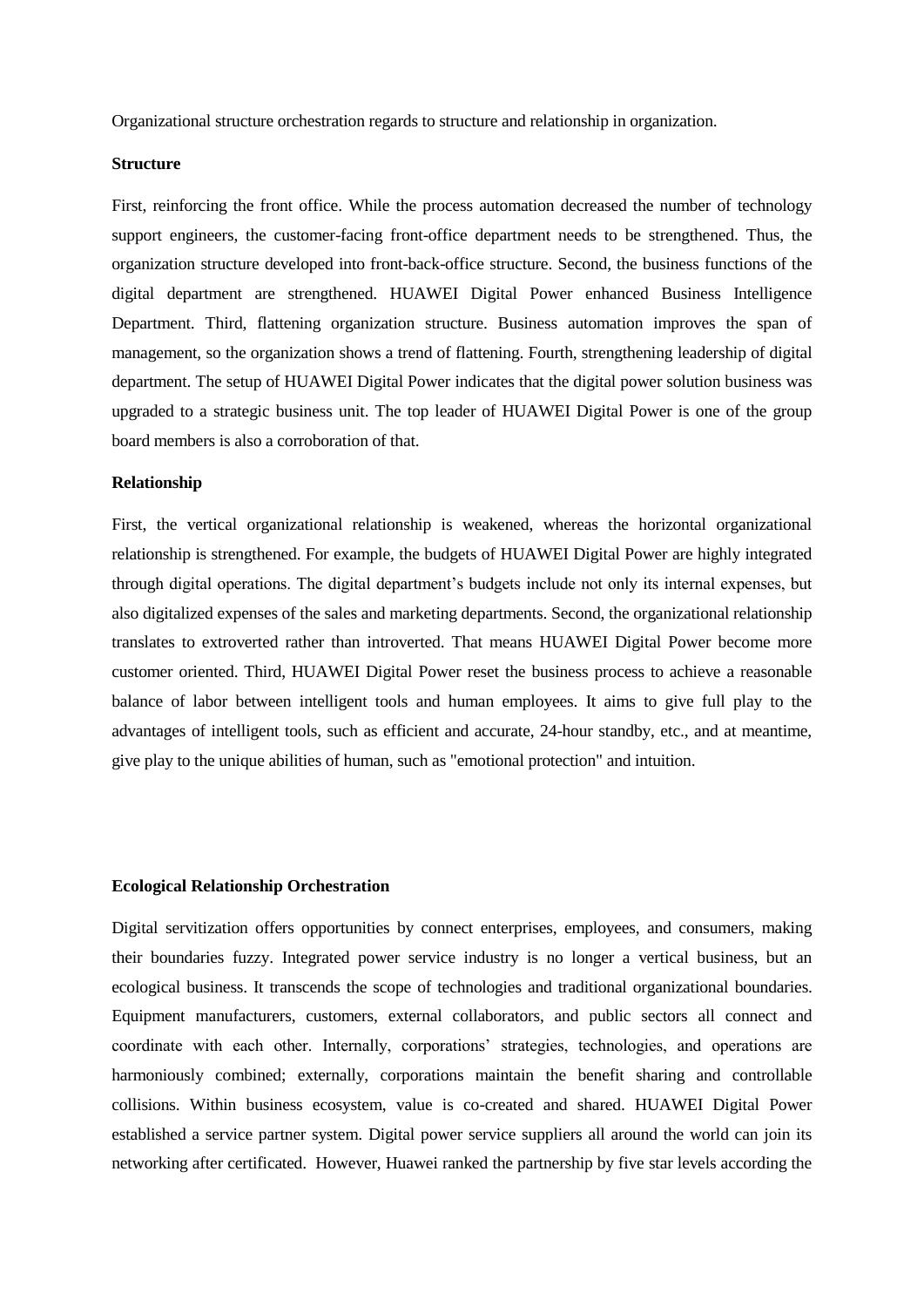partner's size and cooperation performance. Customers and suppliers are linked more transparently and flexibly. Technologies increased involvement of customers into value co-creates. The relationship between integrated power services suppliers with public sector are more diversified. HUAWEI Digital Power plays a significant helpful role in achieving global carbon neutral goal. They also help to establish necessary electricity power station at some less developed area were lack of power facilities.

## **CONCLUSION**

Through case study, we generalized four fundamental tactics of digital servitization strategy, which are technological resource orchestration, human resource orchestration, organizational structure orchestration, ecological relationship orchestration.

It can be predicted that the digital servitization resource orchestration strategies would be different in the investment level, investment mode, organizational structure adjustment, external relationship. The difference may stem from the enterprise strategic ambition. A manufacturer's digital servitization strategy maybe conservative. Manufacturer holds conservative digital servitization strategy prone to extend its existing servitization business by superficial digital technology. While some manufacturers' digital servitization strategy may be aggressive. The manufactures hold this kind of strategy aims to reconstruct the business model from bottom up and build up core competitive.

Basing on the resource orchestration theory, we develop a digital servitization strategy framework including three aspects: resource configuration, resource bundling, and leveraging strategy. With regarding to resource orchestration, this study identifies three types of key resources (technological, human, and external ecological), and the methods for acquiring them. Each type of resource must be acquired in an appropriate way. Specifically, technical resources are developed independently or outsourced; human resources are acquired through enhancement, replacement, or job transfer. Resource bundling mainly refers to the adjustment of human resource management, organizational structure (including the structure and relationship), and external relationships. It serves to build up a coordinated internal/external organizational relationship and maintain the stability of resource structure for digital servitization. Specifically, human resources are stabilized mainly through human resource management and organizational structure adjustment; technological resources are stabilized mainly through organizational structure adjustment (e.g., process adjustment) and external relationship coordination; and external ecological resources are stabilized mainly through the adjustment of external relationships. Ultimately, resource development and resource bundling are oriented toward a digital servitization competition strategy. Two digital servitization strategies are proposed, which are conservative or aggressive strategy. Two digital servitization strategies differ in actions of resource orchestration tactics. The choice of a competition strategy is affected by diverse factors such as resource advantages, corporate culture, industry uncertainty, and competitive situation. Figure 1 shows the strategic implementation framework.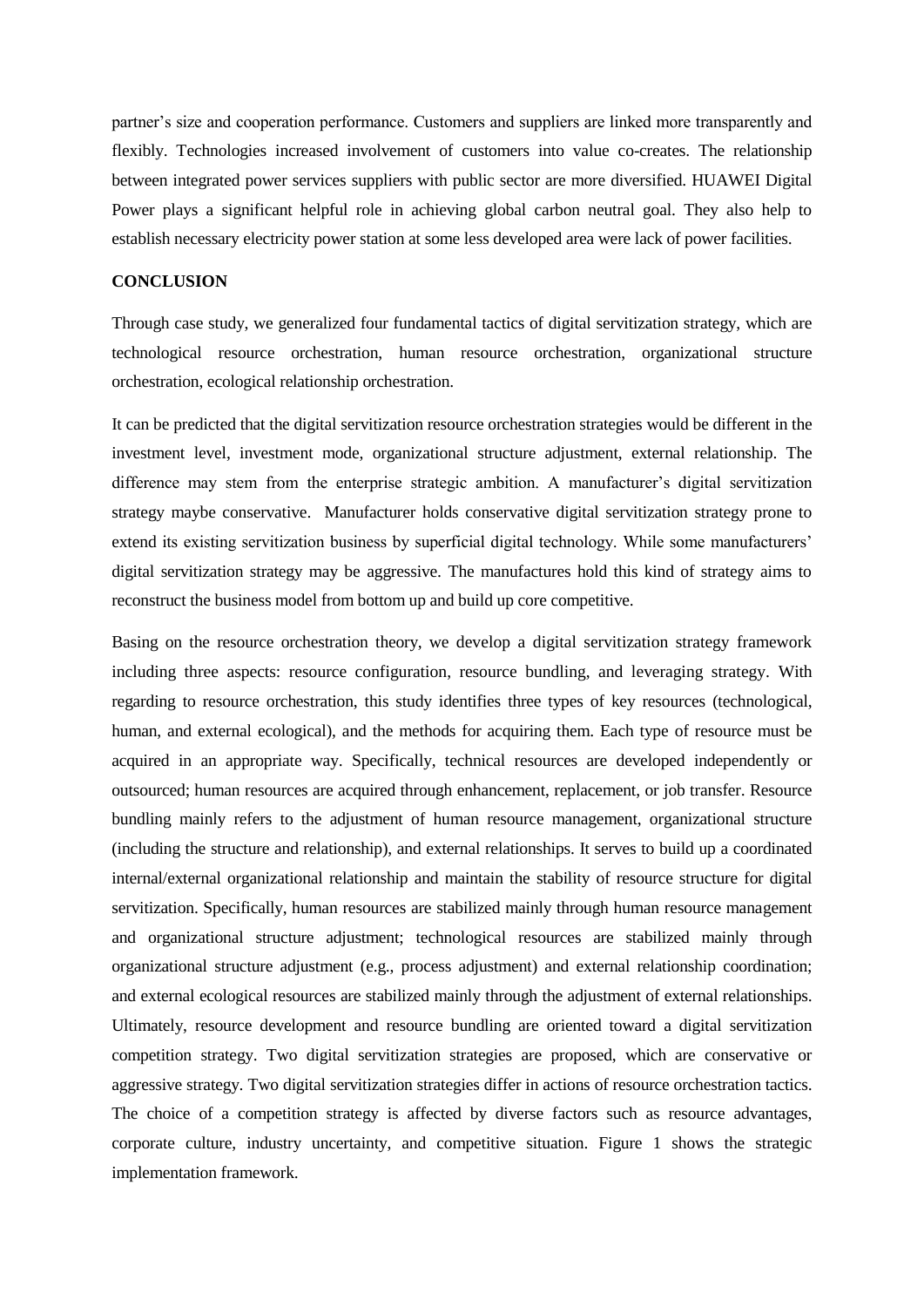

#### **Acknowledgment**

The authors would like to thank the anonymous reviewers for their valuable comments and suggestions which helped us improve the content, quality, and presentation of this paper. This work was supported in part by academic funding project for Zhejiang key research base of philosophy and Social Sciences (Zhejiang Modern Service Industry Research Center) under Grant (20JDZD073) and Soft Science Research Program of Zhejiang Province Department of Science and Technology under Grant (2021C35025).

## **REFERENCES**

- A.Braxa, S., & Visintin, F. (2017). Meta-model of servitization: The integrative profiling approach. *Industrial Marketing Management, 60*, 17-32.
- Alvarez, R. L. P., Martins, M. R., & Silva, M. T. (2015). Applying the maturity model concept to the servitization process of consumer durables companies in Brazil. *Journal of Manufacturing Technology Management, 26*(8), 1086-1106. doi: [http://dx.doi.org/10.1108/JMTM-04-2014-](http://dx.doi.org/10.1108/JMTM-04-2014-0050) [0050](http://dx.doi.org/10.1108/JMTM-04-2014-0050)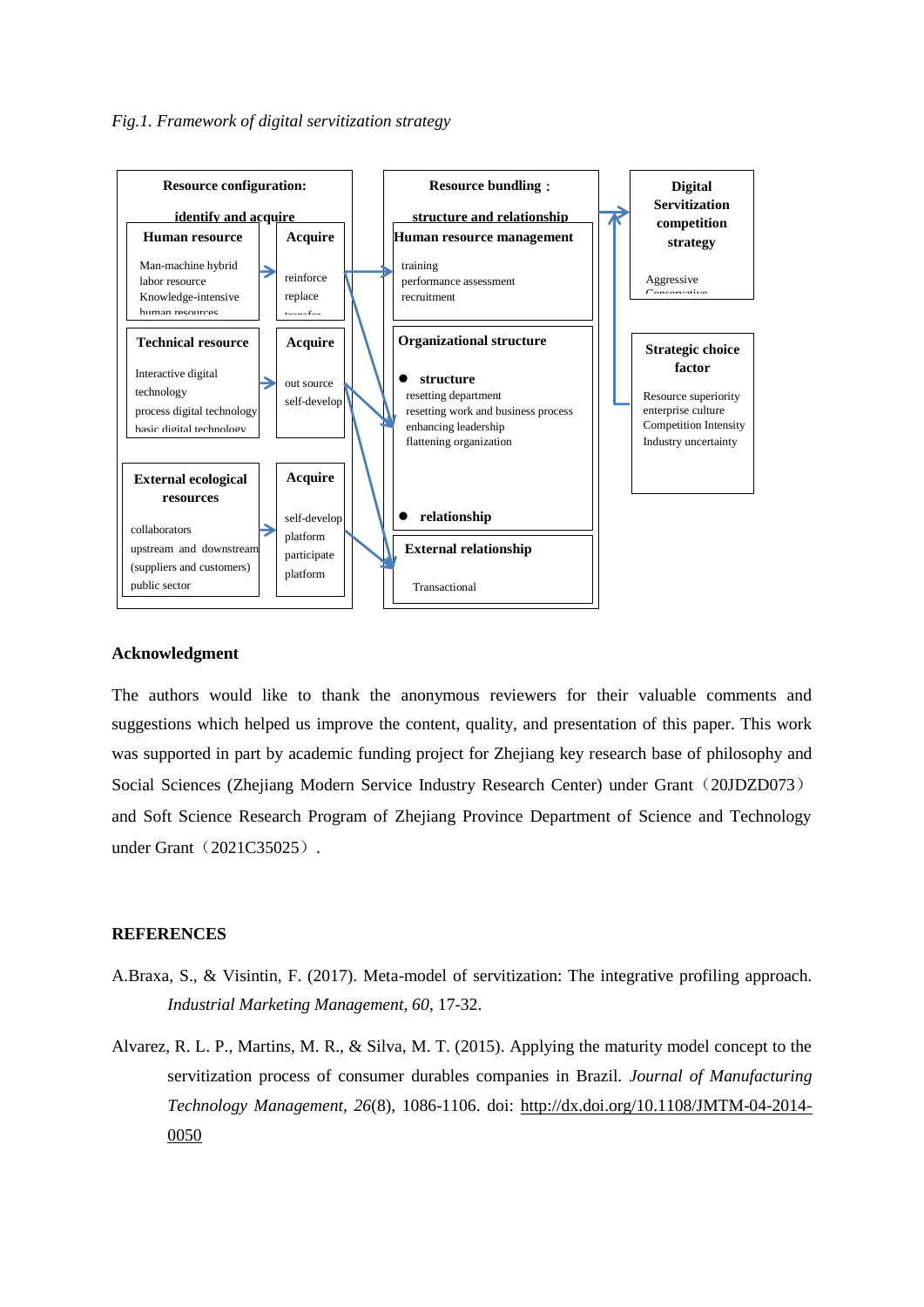- Ardolino, M., Rapaccini, M., Saccani, N., Gaiardelli, P., Crespi, G., & Ruggeri, C. (2018). The role of digital technologies for the service transformation of industrial companies. *International Journal of Production Research, 56*(6), 2116–2132. doi: https://doi.org/10.1080/00207543.2017.1324224
- Ayala, N. F., Paslauski, C. A., Ghezzi, A., & Frank, A. G. (2017). Knowledge sharing dynamics in service suppliers' involvement for servitization of manufacturing companies. *International Journal of Production Economics, 193*, 538-553. doi: https://doi.org/10.1016/j.ijpe.2017.08.019
- Baert, C., Meuleman, M., Debruyne, M., & Wright, M. (2016). Portfolio Entrepreneurship and Resource Orchestration. *Strategic Entrepreneurship Journal, 10*(4), 346-370. doi: doi:10.1002/sej.1227
- Baines, T. (2015). Exploring Service Innovation and the Servitization of the Manufacturing Firm. *Research Technology Management, 58*(5), 9-11. doi: 10.5437/08956308X5805002
- Baines, T., Bigdeli, A. Z., Bustinza, O. F., Shi, V. G., Baldwin, J., & Ridgway, K. (2017). Servitization: revisiting the state-of-the-art and research priorities. *International Journal of Operations & Production Management, 37*(2), 256-278. doi: 10.1108/IJOPM-06-2015-0312
- Baines, T., & Lightfoot, H. W. (2013). Servitization of the manufacturing firm: Exploring the operations practices and technologies that deliver advanced services. *International Journal of Operations & Production Management, 34*(1), 2-35. doi: doi:10.1108/IJOPM-02-2012-0086
- Baines, T., & Shi, V. G. (2015). A Delphi study to explore the adoption of servitization in UK companies. *Production Planning & Control, 26*(14/15), 1171-1187. doi: 10.1080/09537287.2015.1033490
- Baines, T., Ziaee Bigdeli, A., Sousa, R., & Schroeder, A. (2020). Framing the servitization transformation process: A model to understand and facilitate the servitization journey. *International Journal of Production Economics, 221*, 107463. doi: https://doi.org/10.1016/j.ijpe.2019.07.036
- Baines T., Lightfoot H., & P., S. (2011). Servitization within manufacturing: Exploring the provision of advanced services and their impact on vertical integration. *Journal of Manufacturing Technology Management, 22*(7), 947-954. doi: 10.1108/17410381111160988
- Baines, T. S., Lightfoot, H. W., Evans, S., Neely, A., Greenough, R., Peppard, J., . . . Wilson, H. (2007). State-of-the-art in product-service systems. *Proceedings of the Institution of Mechanical Engineers, Part B: Journal of Engineering Manufacture, 221*(10), 1543-1552. doi: 10.1243/09544054jem858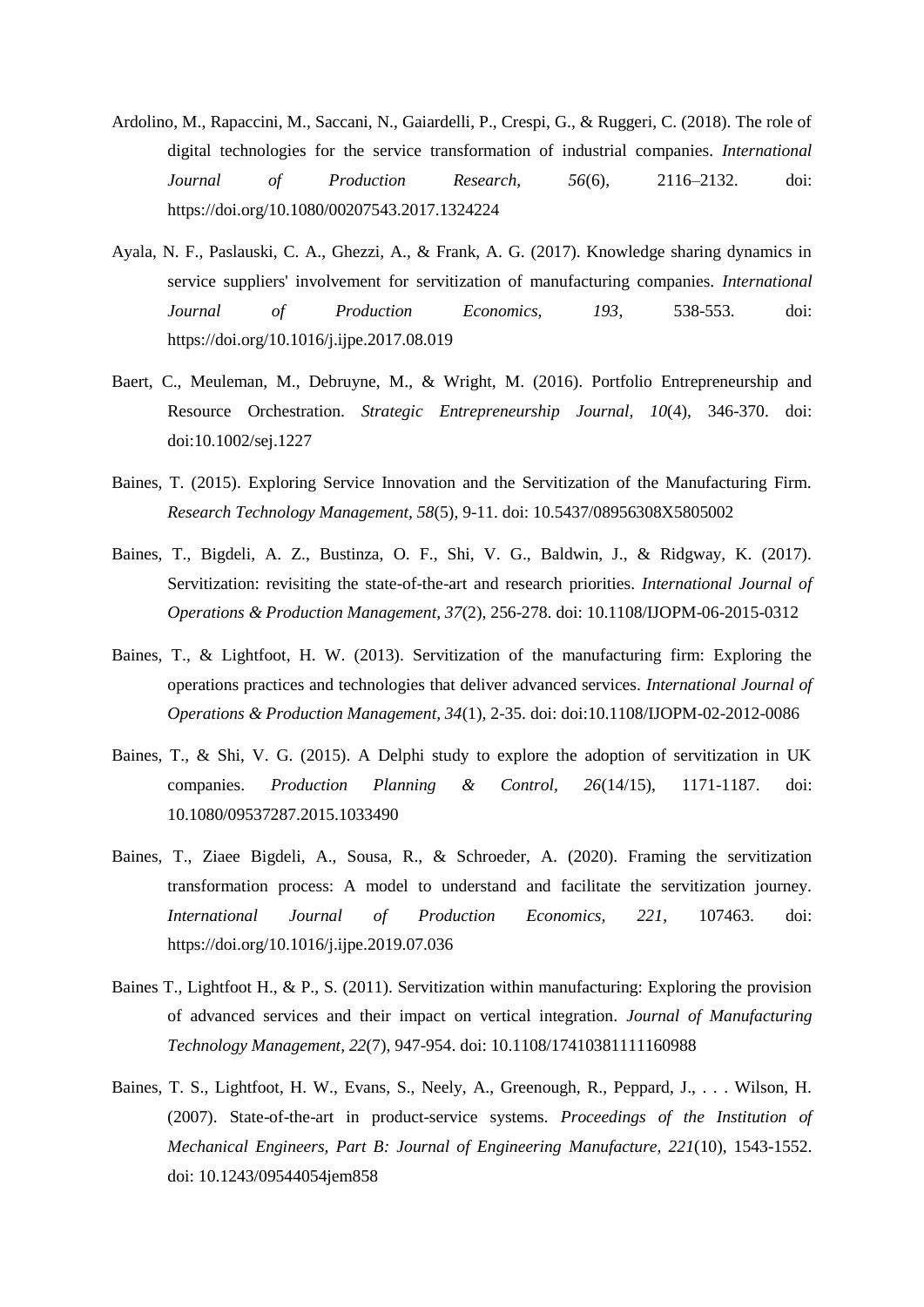- Barney, J. (1991). Firm Resources and Sustained Competitive Advantage. *Journal of Management, 17*(1), 99-120. doi: 10.1177/014920639101700108
- Barney, J. B. (2001). Is the Resource-Based "View" a Useful Perspective for Strategic Management Research? Yes. *The Academy of Management Review, 26*(1), 41-56. doi: 10.2307/259393
- Barney, J. B., Ketchen, D. J., & Wright, M. (2011). The Future of Resource-Based Theory:Revitalization or Decline? *Journal of Management, 37*(5), 1299-1315. doi: 10.1177/0149206310391805
- Bastl, M., Johnson, M., Lightfoot, H., & Evans, S. (2012). Buyer-supplier relationships in a servitized environment: An examination with Cannon and Perreault's framework. *International Journal of Operations & Production Management, 32*(6), 650-675. doi: doi:10.1108/01443571211230916
- Belvedere, V., & Grando, A. (2017). ICT-enabled time performance: an investigation of value creation mechanisms. *Production Planning & Control, 28*(1), 75-88. doi: https://doi.org/10.1080/09537287.2016.1233359
- Benedettini, O., Neely, A., & Swink, M. (2015). Why do servitized firms fail? A risk-based explanation. *International Journal of Operations & Production Management, 35*(6), 946-979. doi: doi:10.1108/IJOPM-02-2014-0052
- Brax, S. (2005). A manufacturer becoming service provider challenges and a paradox. *Managing Service Quality, 15*(2), 142-155. doi: 10.1108/09604520510585334
- Bustinza, O. F., Bigdeli, A. Z., Baines, T., & Elliot, C. (2015). Servitization and Competitive Advantage. *Research Technology Management, 58*(5), 53-60. doi: 10.5437/08956308X5805354
- Cenamor, J., Rönnberg Sjödin, D., & Parida, V. (2017). Adopting a platform approach in servitization: Leveraging the value of digitalization. *International Journal of Production Economics, 192*, 54-65. doi: https://doi.org/10.1016/j.ijpe.2016.12.033
- Chaping, H., Tao, W., & Qinfang, H. (2019). Formation and mechanism of manufacturing companies' servitizaiton strategy:A multi-cace study based on the manufacturing indusry. *Science Research Management, 40*(08), 71-81. doi: 10.19571/j.cnki.1000-29952019.08.008
- Christian Kowalkowski, Daniel Kindström, & Per-Olof Brehmer. (2011). Managing industrial service offerings in global business markets. *Journal of Business & Industrial Marketing, 26*(3), 181- 192. doi:<http://dx.doi.org/10.1108/08858621111115903>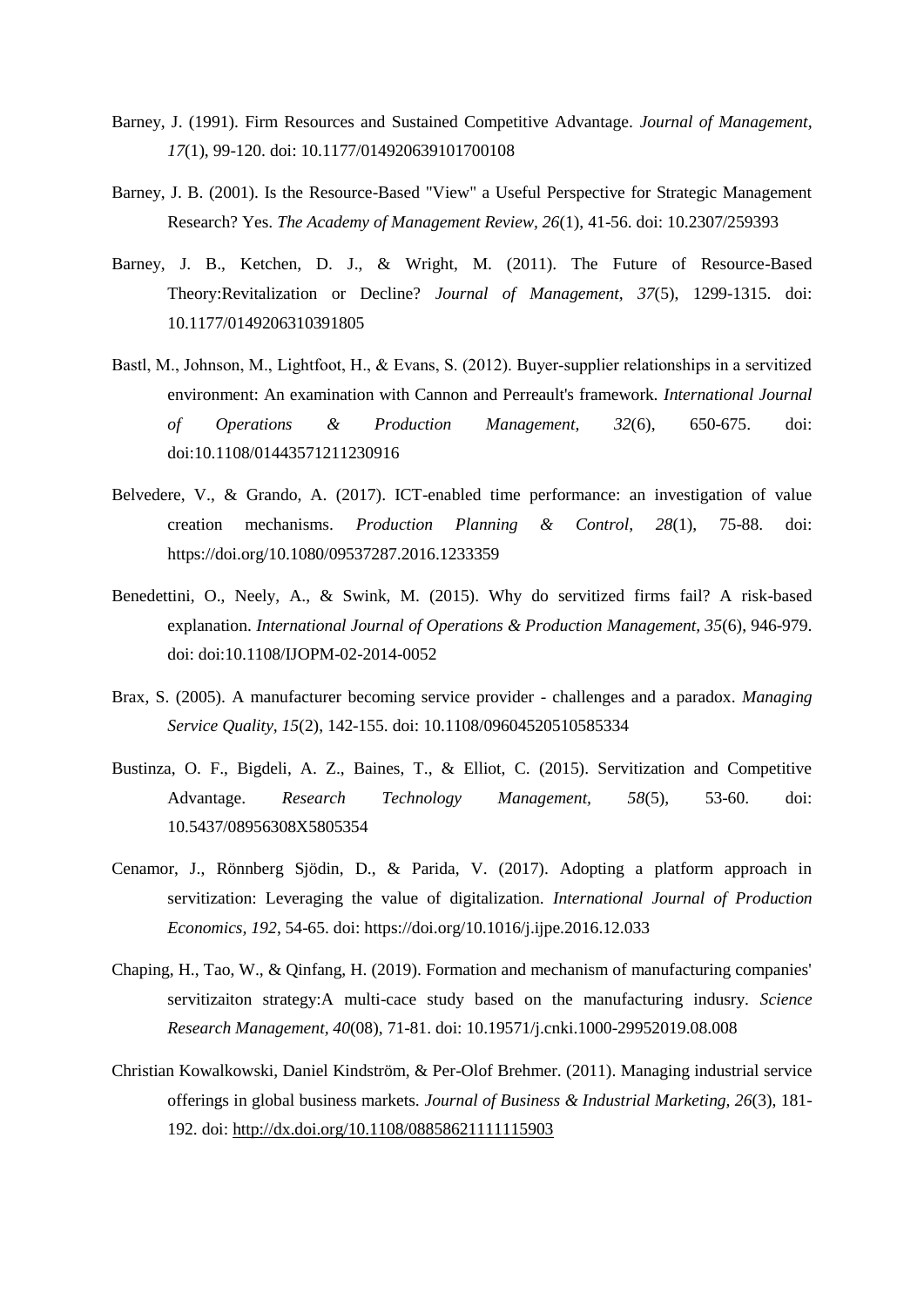- Cimini, C., Adrodegari, F., Paschou, T., Rondini, A., & Pezzotta, G. (2021). Digital servitization and competence development: A case-study research. *CIRP Journal of Manufacturing Science and Technology, 32*, 447-460. doi: https://doi.org/10.1016/j.cirpj.2020.12.005
- Coreynen, W., Matthyssens, P., & Van Bockhaven, W. (2017). Boosting servitization through digitization: Pathways and dynamic resource configurations for manufacturers. *Industrial Marketing Management, 60*, 42-53. doi: https://doi.org/10.1016/j.indmarman.2016.04.012
- Coreynen, W., Matthyssens, P., Vanderstraeten, J., & van Witteloostuijn, A. (2020). Unravelling the internal and external drivers of digital servitization: A dynamic capabilities and contingency perspective on firm strategy. *Industrial Marketing Management, 89*, 265-277. doi: 10.1016/j.indmarman.2020.02.014
- Daniel Kindström, D. C. K., Dr, Kindström, D., & Kowalkowski, C. (2014). Service innovation in product-centric firms: a multidimensional business model perspective. *Journal of Business & Industrial Marketing, 29*(2), 96-111. doi: doi:10.1108/JBIM-08-2013-0165
- Davies, A. (2004). Moving base into high-value integrated solutions: a value stream approach. *Industrial and Corporate Change, 13*(5), 727–756. doi: 10.1093/icc/dth029
- Demeter Krisztina, & Levente, S. (2013). Towards solution based thinking: characteristics of servitization at Hungarian manufacturing companies. *Journal for East European Management Studies, 18*(3), 309-335. doi: doi.org/10.5771/0949-6181-2013-3-309
- Ettlie, J. E., & Rosenthal, S. R. (2012). Service innovation in manufacturing. *Journal of Service Management, 23*(3), 440-454. doi: doi:10.1108/09564231211248499
- Feng, C., & Sivakumar, K. (2016). The Role of Collaboration in Service Innovation Across Manufacturing and Service Sectors. *Service Science, 8*(3), 263-281. doi: 10.1287/serv.2016.0135
- Gebauer, H., Edvardsson, B., Gustafsson, A., & Witell, L. (2010). Match or Mismatch: Strategy-Structure Configurations in the Service Business of Manufacturing Companies. *Journal of Service Research, 13*(2), 198-215. doi: 10.1177/1094670509353933
- Gobble, M. M. (2018). Digitalization, Digitization, and Innovation. *Research-Technology Management, 61*(4), 56-57. doi: 10.1080/08956308.2018.1471280
- Goduscheit, R. C., & Faullant, R. (2018). Paths Toward Radical Service Innovation in Manufacturing CompaniesA Service-Dominant Logic Perspective. *Journal of Product Innovation Management, 35*(5), 701-719. doi: 10.1111/jpim.12461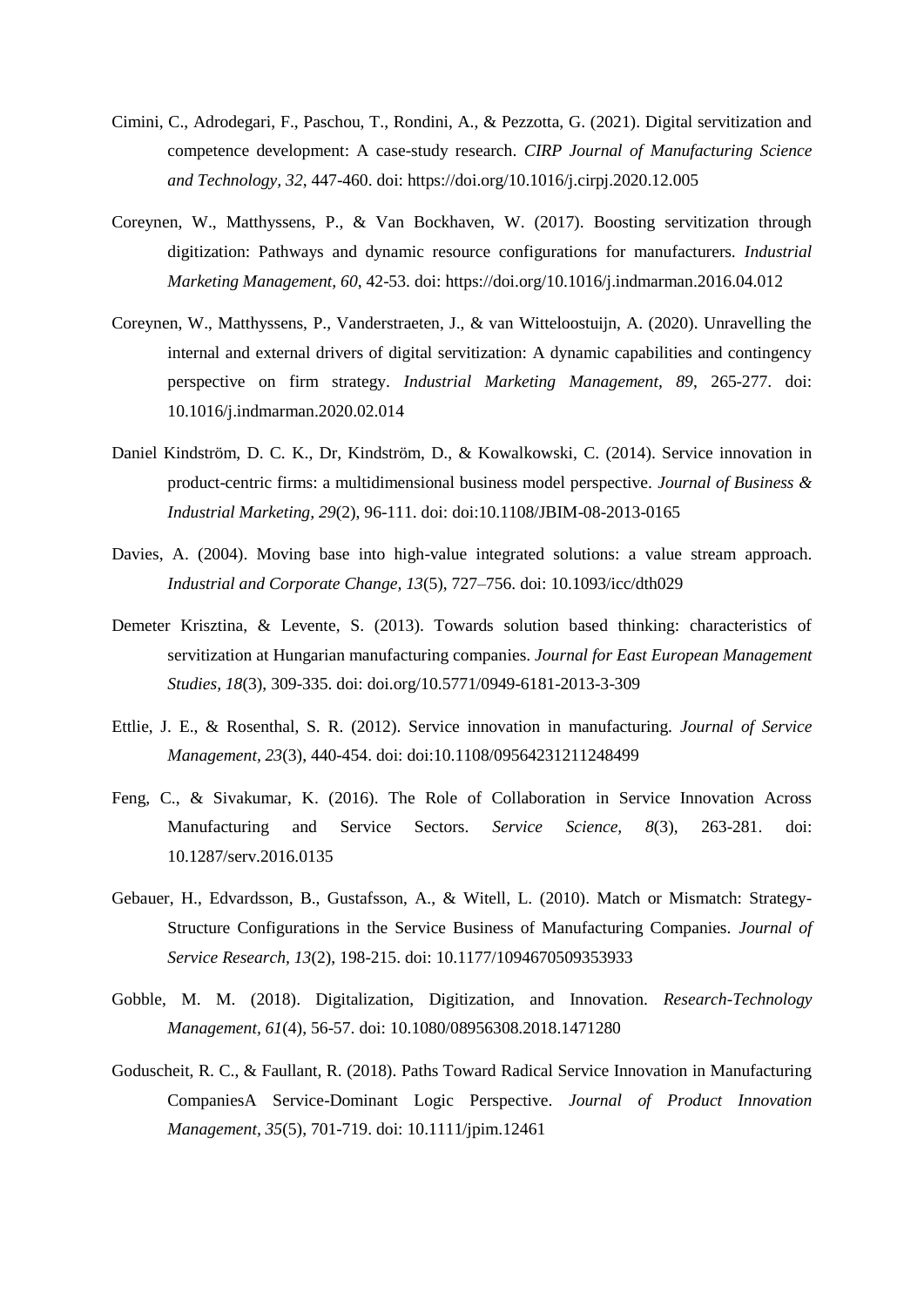- Greenfield, H. I. (1966). Manpower and the Growth of Producer Services. *Economic Development*, 163.
- Hao, Z., Liu, C., & Goh, M. (2021). Determining the effects of lean production and servitization of manufacturing on sustainable performance. *Sustainable Production and Consumption, 25*, 374-389. doi: https://doi.org/10.1016/j.spc.2020.11.018
- Hasselblatt, M., Huikkola, T., Kohtamäki, M., & Nickell, D. (2018). Modeling manufacturer's capabilities for the Internet of Things. *Journal of Business & Industrial Marketing, 33*(6), 822-836. doi: https://doi.org/10.1108/JBIM-11-2015-0225
- Helfat, C. E., & Peteraf, M. A. (2003). The dynamic resource-based view: capability lifecycles. *Strategic Management Journal, 24*(10), 997-1010. doi: doi:10.1002/smj.332
- Herterich, M. M. (2017). *On the Design of Digitized Industrial Products as Key Resources of Service Platforms for Industrial Service Innovation*. Paper presented at the 12th International Conference on Design Science Research in Information System and Technology,DESRIST 2017, Karlsruhe, Germany. https://doi.org/10.1007/978-3-319-59144-5\_22
- Hochstein, B., Rangarajan, D., Mehta, N., & Kocher, D. (2020). An Industry/Academic Perspective on Customer Success Management. *Journal of Service Research, 23*(1), 3-7. doi: 10.1177/1094670519896422
- <span id="page-15-2"></span>Jie-xiong, C. (2010). An Empirical Test of the Effect of Manufacturing Service-orientation on Corporate Performance: A Comparison between Chinese and American Enterprises. *JOURNAL OF BUSINESS ECONOM ICS*(04), 33-41. doi: doi: 10.19571/j.cnki.1000- 2154(2010)04-0033-09
- <span id="page-15-0"></span>Jinghua, L., Jianglu, M., & Qingyun, Q. (2019). Selling Fish or fishing?Exploratory Case Study of Value Co-creation of Servitizaiton. *Science of Science and Management of S.& T, 40*(07), 43- 60. doi: doi: doi: 10.19571/j.cnki.1002-0241(2019)07-0043-18
- <span id="page-15-1"></span>Jinghua, L., Li, L., & Qianlan, L. (2019). Business model innovation of servitization of the manufacturing industry: A resource-based perspective. *Science Research Management, 40*(03), 74-83. doi: DOI:10.19571/j.cnki.1000-2995.2019.03.008
- <span id="page-15-3"></span>Kamalaldin, A., Linde, L., Sjödin, D., & Parida, V. (2020). Transforming provider-customer relationships in digital servitization: A relational view on digitalization. *Industrial Marketing Management, 89*, 306-325. doi: 10.1016/j.indmarman.2020.02.004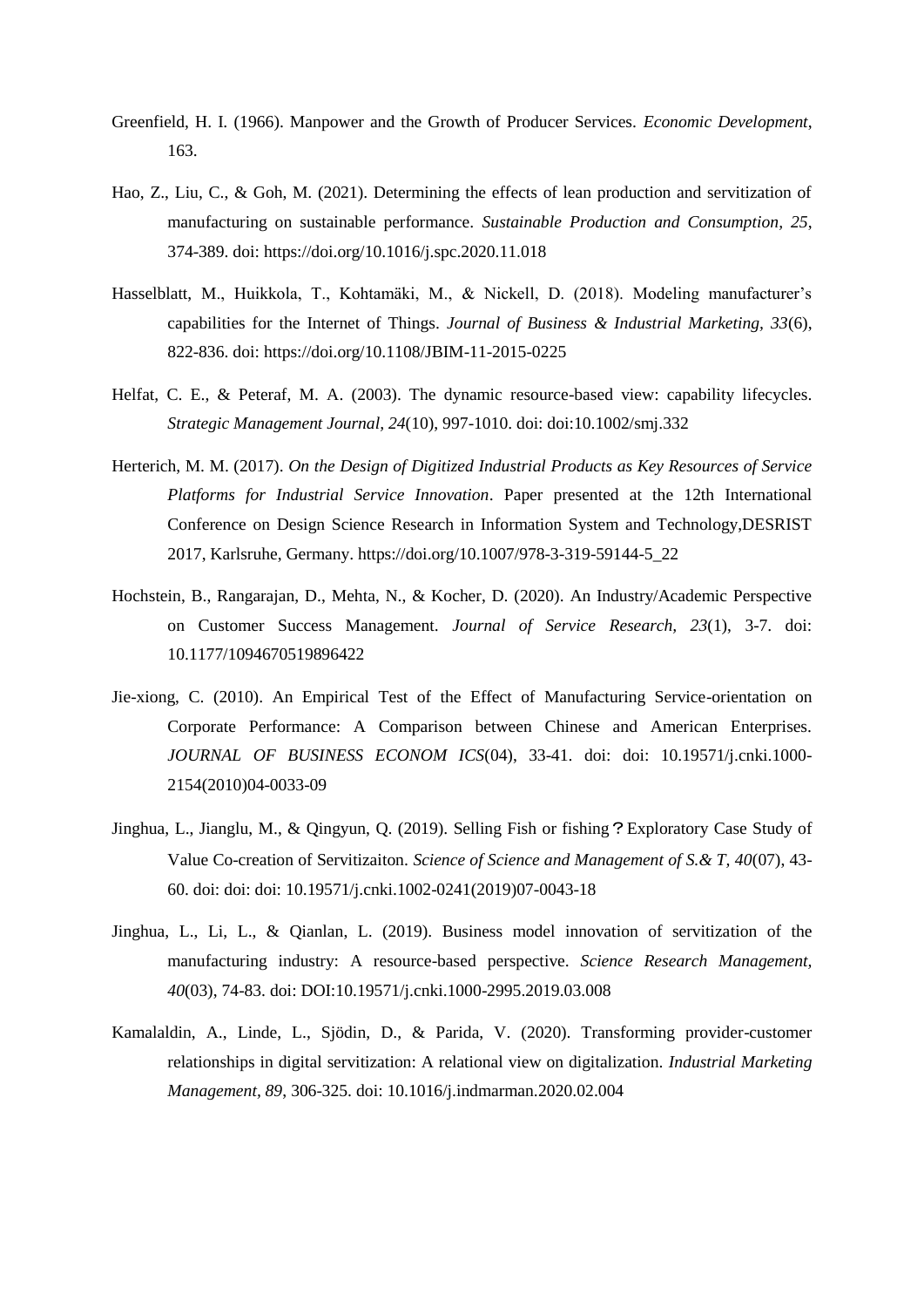- <span id="page-16-7"></span>Kohtamäki, M., Einola, S., & Rabetino, R. (2020). Exploring servitization through the paradox lens: Coping practices in servitization. *International Journal of Production Economics*, 107619. doi: https://doi.org/10.1016/j.ijpe.2020.107619
- <span id="page-16-2"></span>Korhonen, H. M. E., & Kaarela, I. (2011). CORPORATE CUSTOMERS' RESISTANCE TO INDUSTRIAL SERVICE INNOVATIONS. *International Journal of Innovation Management, 15*(3), 479-503. doi: 10.1142/S136391961100343X
- <span id="page-16-1"></span>Kowalkowski, C., Kindström, D., & Gebauer, H. (2013). ICT as a catalyst for service business orientation. *Journal of Business & Industrial Marketing, 28*(6), 506-513. doi: 10.1108/JBIM-04-2013-0096
- <span id="page-16-8"></span>Lafuente, E., Vaillant, Y., & Vendrell-Herrero, F. (2017). Territorial servitization: Exploring the virtuous circle connecting knowledge-intensive services and new manufacturing businesses. *International Journal of Production Economics, 192*, 19-28. doi: https://doi.org/10.1016/j.ijpe.2016.12.006
- <span id="page-16-3"></span>Laine, T., Paranko, J., & Suomala, P. (2012). Using a business game concept to enhance servitization: a longitudinal case study. *Managing Service Quality: An International Journal, 22*(5), 428- 446. doi: doi:10.1108/09604521211281369
- <span id="page-16-6"></span>Lenka, S., Parida, V., & Wincent, J. (2017). Digitalization capabilities as enablers of value co-creation in servitizing firms. *Psychology & Marketing, 34*(1), 92-100. doi: 10.1002/mar.20975
- <span id="page-16-0"></span>Lerch, C., & Gotsch, M. (2015). Digitalized Product-Service Systems in Manufacturing Firms: A Case Study Analysis. *Research-Technology Management, 58*(5), 45-52. doi: 10.5437/08956308X5805357
- <span id="page-16-9"></span>Li, J. H., Lin, L., Chen, D. P., & Ma, L. Y. (2015). An empirical study of servitization paradox in China. *Journal of High Technology Management Research, 26*(1), 66-76. doi: <http://dx.doi.org/10.1016/j.hitech.2015.04.007>
- <span id="page-16-4"></span>Li, J. H., Zhu, W. J., Lin, L., Ma, L. Y., & Huang, Q. B. (2015). Manufacturer–user dependence, relationship learning and manufacturer servitisation in China. *International Journal of Technology, Policy and Management*, 311-331. doi: 10.1504/IJTPM.2015.072792
- <span id="page-16-5"></span>Lilong, Z., Jiang, W., & Xiaoyong, Z. (2012). The connotation, types and research framework of service innovation strategy in manufacturing enterprises. *Foreign Economics & Management*(09), 59-65. doi: 10.19571/j.cnki.1000-2995.2017.05.003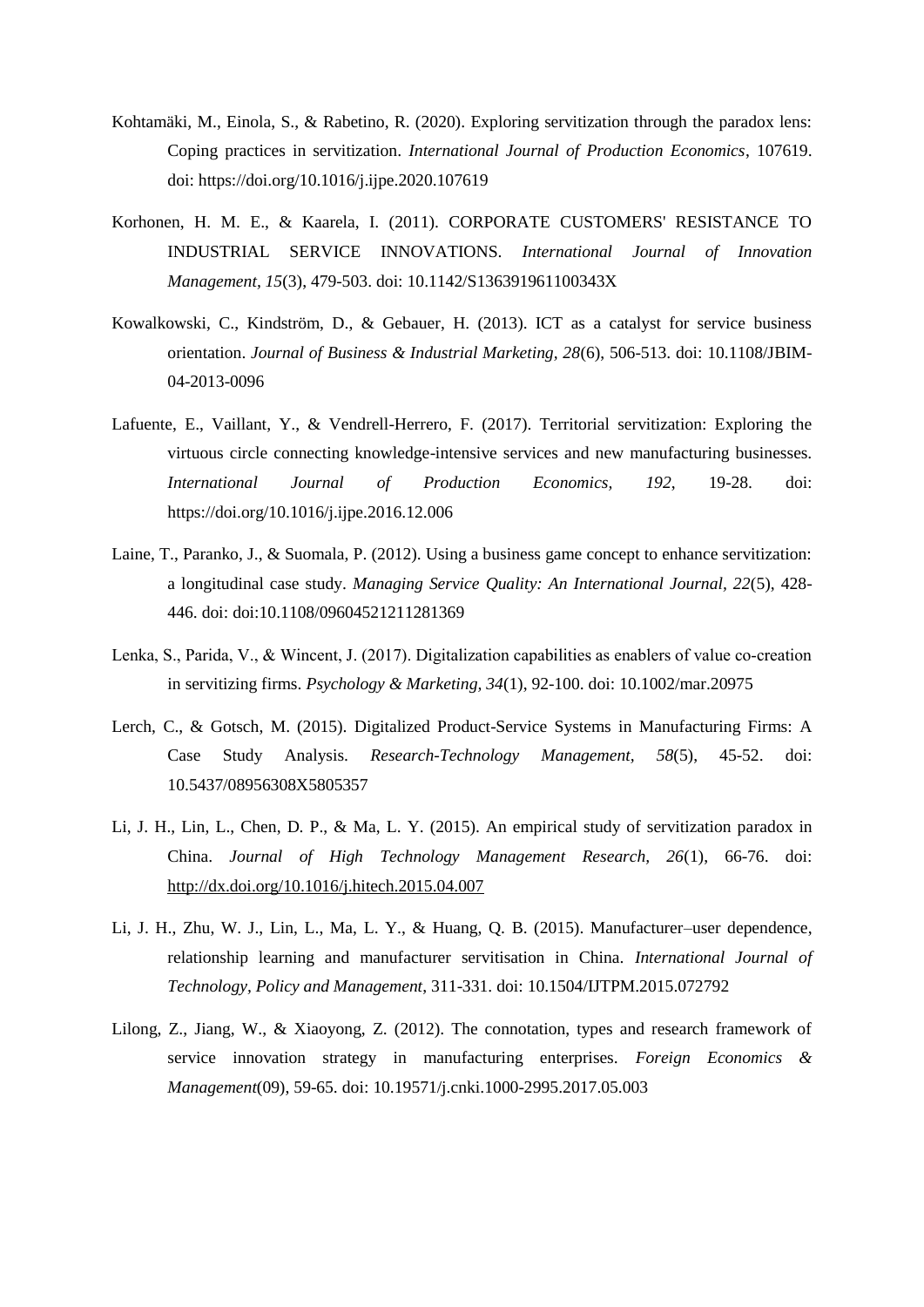- <span id="page-17-8"></span>Lin, F.-J., & Lin, Y.-H. (2012). The determinants of successful R&D consortia: government strategy for the servitization of manufacturing. *Service Business, 6*(4), 489-502. doi: 10.1007/s11628- 012-0157-7
- <span id="page-17-6"></span>LIU Jian-guo. (2012). Pattern and Path of Transformation of Manufacturing Sterilization. *Journal of Technical Economics & Management*(07). doi: 1001-292X(2012)07-0121-04
- <span id="page-17-1"></span>Luoto, S., Brax, S. A., & Kohtamäki, M. (2017). Critical meta-analysis of servitization research: Constructing a model-narrative to reveal paradigmatic assumptions. *Industrial Marketing Management, 60*, 89-100. doi: https://doi.org/10.1016/j.indmarman.2016.04.008
- <span id="page-17-3"></span>Luz Martin-Pena, M., Diaz-Garrido, E., & Maria Sanchez-Lopez, J. (2018). The digitalization and servitization of manufacturing: A review on digital business models. *Strategic Change-Briefings in Entrepreneurial Finance, 27*(2), 91-99. doi: 10.1002/jsc.2184
- <span id="page-17-4"></span>Lyytinen, K., Yoo, Y., & Jr, R. J. B. (2016). Digital product innovation within four classes of innovation networks. *Information Systems Journal, 26*(1), 47-75. doi: 10.1111/isj.12093
- <span id="page-17-7"></span>Mennens, K., Van Gils, A., Odekerken-Schröder, G., & Letterie, W. (2018). Exploring antecedents of service innovation performance in manufacturing SMEs. *International Small Business Journal, 36*(5), 500-520. doi: 10.1177/0266242617749687
- <span id="page-17-5"></span>Miles, I., Andersen, B., Boden, M., & Howells, J. (2003). Service production and intellectual property. *International Journal of Services Technology and Management, 1*(1), 37-57. doi: 10.1504/IJSTM.2000.001564
- <span id="page-17-10"></span>Neely, A. (2008). Exploring the financial consequences of the servitization of manufacturing. *Operations Management Research, 1*(2), 103-118. doi: 10.1007/s12063-009-0015-5
- <span id="page-17-9"></span>Oliva, R., & Kallenberg, R. (2003). Managing the Transition from Products to Services. *International Journal of Service Industry Management, 14*, 160-172. doi: 10.1108/09564230310474138
- <span id="page-17-0"></span>Opresnik, D., & Taisch, M. (2015). The value of Big Data in servitization. *International Journal of Production Economics, 165*, 174-184. doi: https://doi.org/10.1016/j.ijpe.2014.12.036
- <span id="page-17-2"></span>Pagoropoulos, A., Maier, A., & McAloone, T. C. (2017). Assessing transformational change from institutionalising digital capabilities on implementation and development of Product-Service Systems: Learnings from the maritime industry. *Journal of Cleaner Production, 166*, 369- 380. doi: 10.1016/j.jclepro.2017.08.019
- <span id="page-17-11"></span>Paiola, M., Schiavone, F., Grandinetti, R., & Chen, J. (2021). Digital servitization and sustainability through networking: Some evidences from IoT-based business models. *Journal of Business Research, 132*, 507-516. doi: https://doi.org/10.1016/j.jbusres.2021.04.047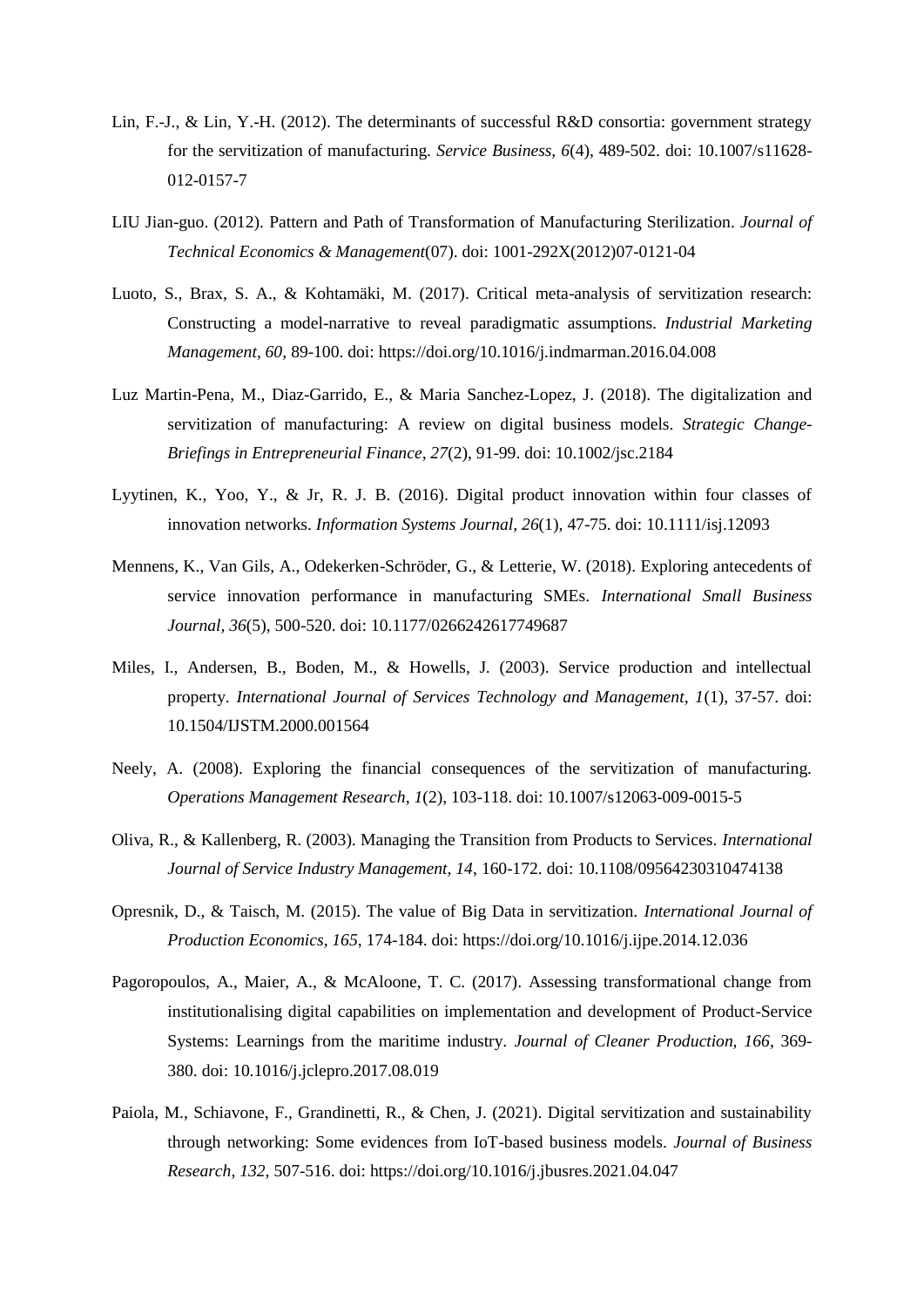- <span id="page-18-0"></span>Parida, V., Sjödin, D., & Reim, W. (2019). Reviewing Literature on Digitalization, Business Model Innovation, and Sustainable Industry: Past Achievements and Future Promises. *Sustainability, 11*(2), 1-18. doi: 10.3390/su11020391
- <span id="page-18-4"></span>Parida, V., Sjödin, D. R., Lenka, S., & Wincent, J. (2015). Developing Global Service Innovation Capabilities: How Global Manufacturers Address the Challenges of Market Heterogeneity. *Research-Technology Management, 58*(5), 35-44. doi: 10.5437/08956308X5805360
- <span id="page-18-9"></span>Paschou, T., Rapaccini, M., Adrodegari, F., & Saccani, N. (2020). Digital servitization in manufacturing: A systematic literature review and research agenda. *Industrial Marketing Management, 89*, 278-292. doi: https://doi.org/10.1016/j.indmarman.2020.02.012
- <span id="page-18-2"></span>Pohlmann, A., & Kaartemo, V. (2017). Research trajectories of Service-Dominant Logic: Emergent themes of a unifying paradigm in business and management. *Industrial Marketing Management, 63*, S0019850117300056.
- <span id="page-18-1"></span>Porter, M. E., & Heppelmann, J. E. (2015). How Smart, Connected Products Are Transforming Companies. *Harvard Business Review, 93*(10), 96-+. doi: <Go to ISI>://WOS:000360949400034
- <span id="page-18-6"></span>Qi, Y., Mao, Z., Zhang, M., & Guo, H. (2020). Manufacturing practices and servitization: The role of mass customization and product innovation capabilities. *International Journal of Production Economics, 228*, 107747. doi: https://doi.org/10.1016/j.ijpe.2020.107747
- <span id="page-18-7"></span>Rabetino, R., Kohtamäki, M., & Gebauer, H. (2017). Strategy map of servitization. *International Journal of Production Economics, 192*, 144-156. doi: https://doi.org/10.1016/j.ijpe.2016.11.004
- <span id="page-18-3"></span>Reiskin, E. D., White, A. L., Johnson, J. K., & Votta, T. J. (1999). Servicizing the Chemical Supply Chain. *Journal of Industrial Ecology, 3*(2-3), 19-31. doi: 10.1162/108819899569520
- <span id="page-18-8"></span>Romeo Bandinelli, & Valentina Gamberi. (2012). Servitization in oil and gas sector: outcomes of a case study research. *Journal of Manufacturing Technology Management, 23*(1), 87-102. doi: 10.1108/17410381211196302
- <span id="page-18-10"></span>Rust, R. T., & Huang, M.-H. (2014). The Service Revolution and the Transformation of Marketing Science. *Marketing Science, 33*(2), 206-221. doi: https://doi.org/10.1287/mksc.2013.0836
- <span id="page-18-5"></span>Saccani, N., Visintin, F., & Rapaccini, M. (2014). Investigating the linkages between service types and supplier relationships in servitized environments. *International Journal of Production Economics, 149*, 226-238. doi: https://doi.org/10.1016/j.ijpe.2013.10.001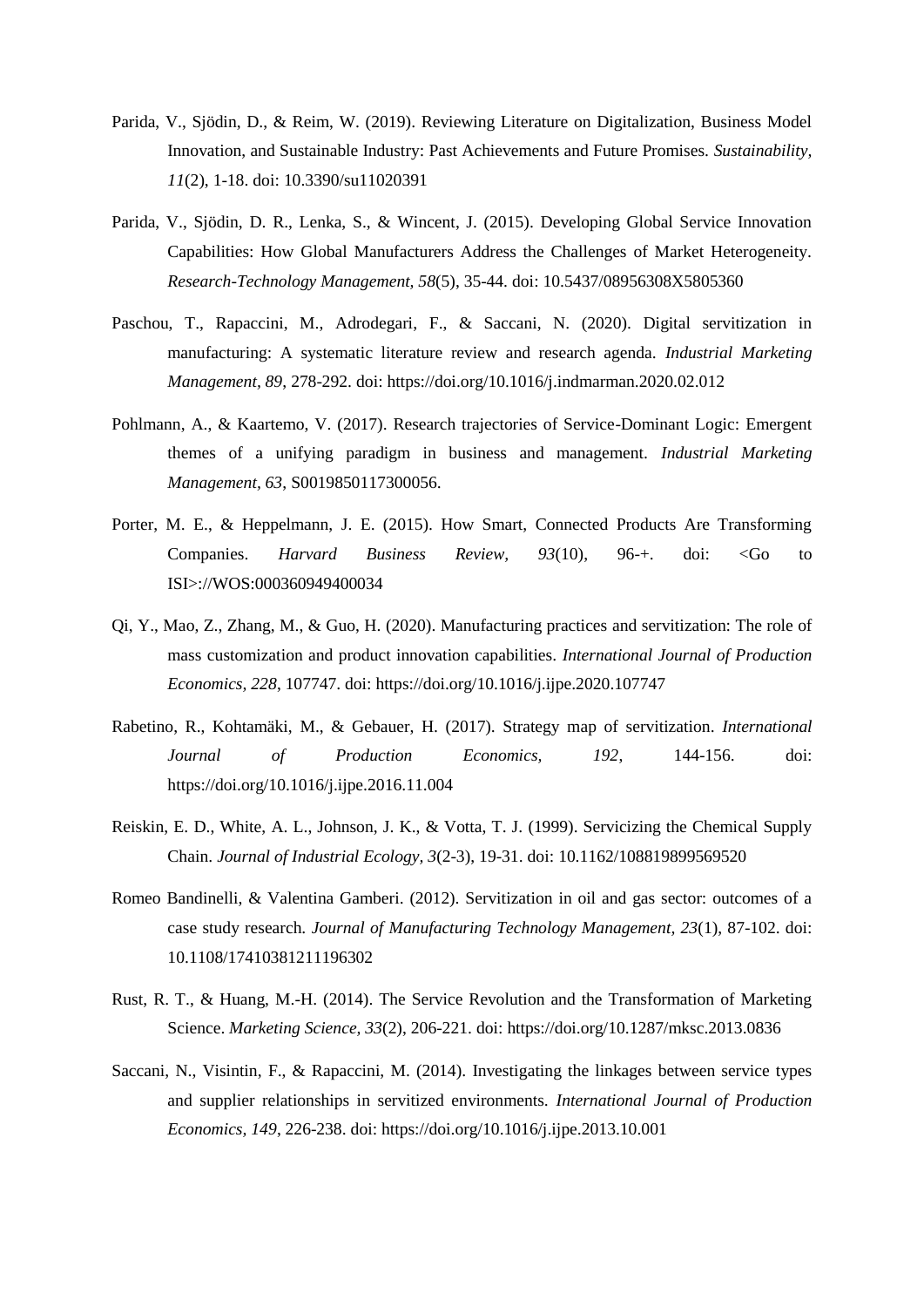- <span id="page-19-2"></span>Santamaría, L., Jesús Nieto, M., & Miles, I. (2012). Service innovation in manufacturing firms: Evidence from Spain. *Technovation, 32*(2), 144-155. doi: <http://dx.doi.org/10.1016/j.technovation.2011.08.006>
- <span id="page-19-3"></span>Shah, S. A. A., Jajja, M. S. S., Chatha, K. A., & Farooq, S. (2020). Servitization and supply chain integration: An empirical analysis. *International Journal of Production Economics, 229*, 107765. doi: https://doi.org/10.1016/j.ijpe.2020.107765
- <span id="page-19-9"></span>Sirmon, D. G., Hitt, M. A., Ireland, R. D., & Gilbert, B. A. (2011). Resource Orchestration to Create Competitive Advantage: Breadth, Depth, and Life Cycle Effects. *Journal of Management, 37*(5), 1390-1412. doi: doi: 10.1177/0149206310385695
- <span id="page-19-6"></span>Sjödin, D., Parida, V., & Kohtamäki, M. (2019). Relational governance strategies for advanced service provision: Multiple paths to superior financial performance in servitization. *Journal of Business Research*. doi: https://doi.org/10.1016/j.jbusres.2019.02.042
- <span id="page-19-1"></span>Sun linyan, Li Gang, Jiang Zhibin, Zheng Li, & He Zhe. (2007). Service-Embeded Manufacturing: Advanced Manufacturing Paradigm in 21st Century. *China Mechanical Engineering*(19), 2307-2312. doi: 10.3321/j.issn:1004-132x.2007.19.010
- <span id="page-19-4"></span>Tan, K. H., Ji, G., Chung, L., Wang, C.-H., Chiu, A., & Tseng, M. L. (2019). Riding the wave of belt and road initiative in servitization: Lessons from China. *International Journal of Production Economics, 211*, 15-21. doi: https://doi.org/10.1016/j.ijpe.2019.01.027
- <span id="page-19-8"></span>Tian, J., Coreynen, W., Matthyssens, P., & Shen, L. (2021). Platform-based servitization and business model adaptation by established manufacturers. *Technovation*, 102222. doi: https://doi.org/10.1016/j.technovation.2021.102222
- <span id="page-19-5"></span>Tim Baines, Howard Lightfoot, & Palie Smart, S. F. (2013). Servitization of manufacture: Exploring the deployment and skills of people critical to the delivery of advanced services. *Journal of Manufacturing Technology Management, 24*(4), 637-646. doi: 10.1108/17410381311327431
- <span id="page-19-7"></span>Ting, X., Hua, L., & Peng, Y. (2014). Influencing for Service Innovation in Manufacturing Firms. *Chinses Journal of Management, 11*(04), 591-598. doi: 10.3969/j.issn.1672- 884x.2014.04.017
- <span id="page-19-0"></span>Tronvoll, B., Sklyar, A., Sörhammar, D., & Kowalkowski, C. (2020). Transformational shifts through digital servitization. *Industrial Marketing Management, 89*, 293-305. doi: https://doi.org/10.1016/j.indmarman.2020.02.005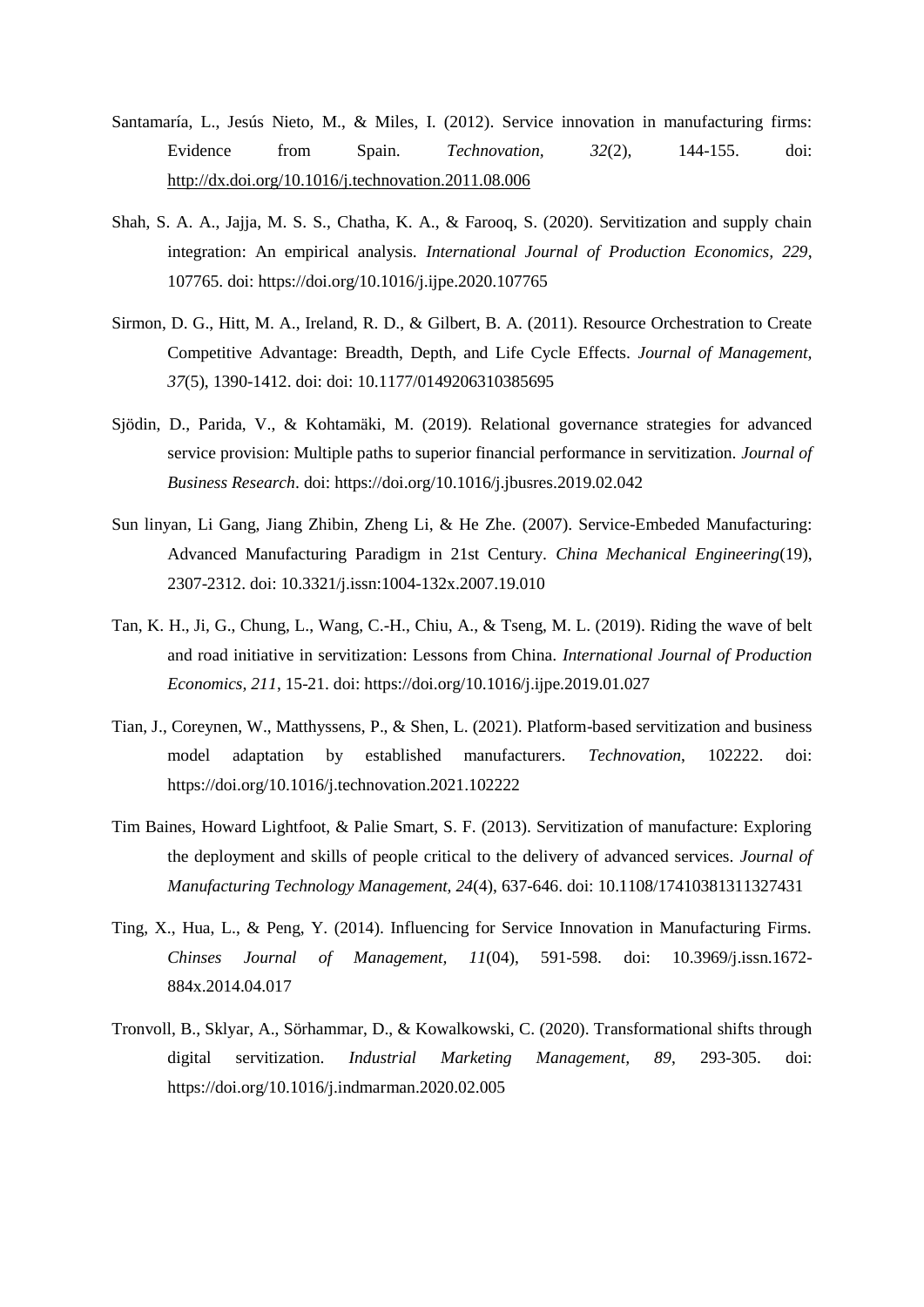- <span id="page-20-5"></span>Valtakoski, A. (2017). Explaining servitization failure and deservitization: A knowledge-based perspective. *Industrial Marketing Management, 60*, 138-150. doi: https://doi.org/10.1016/j.indmarman.2016.04.009
- <span id="page-20-0"></span>Vandermerwe, S., & Rada, J. (1988). Servitization of business: Adding value by adding services. *European Management Journal, 6*(4), 314-324. doi: https://doi.org/10.1016/0263- 2373(88)90033-3
- <span id="page-20-9"></span>Vendrell-Herrero, F., Bustinza, O. F., Parry, G., & Georgantzis, N. (2017). Servitization, digitization and supply chain interdependency. *Industrial Marketing Management, 60*, 69-81. doi: https://doi.org/10.1016/j.indmarman.2016.06.013
- <span id="page-20-2"></span>Visnjic Kastalli, I., & Van Looy, B. (2013). Servitization: Disentangling the impact of service business model innovation on manufacturing firm performance. *Journal of Operations Management, 31*(4), 169-180. doi:<http://dx.doi.org/10.1016/j.jom.2013.02.001>
- <span id="page-20-4"></span>Wan, Q., Rongping, M., & Minglu, L. (2012). The influential factors of manufacturing firms' servitization based on service innovation. *Science Research Management*(10), 64-71. doi: CNKI:SUN:KYGL.0.2012-10-007
- <span id="page-20-8"></span>Wen, X., & Zhou, X. (2016). Servitization of manufacturing industries based on cloud-based business model and the down-to-earth implementary path. *The International Journal of Advanced Manufacturing Technology, 87*(5), 1491-1508. doi: 10.1007/s00170-014-6348-8
- <span id="page-20-3"></span>Westerman, G. (2016). Why Digital Transformation Needs a Heart. *MIT Sloan Management Review, 58*(1), 19-21. doi:<http://mitsmr.com/2cmzay6>
- <span id="page-20-1"></span>Zambetti, M., Pinto, R., & Pezzotta, G. (2019). Data lifecycle and technology-based opportunities in new Product Service System offering towards a multidimensional framework. *Procedia CIRP, 83*, 163-169. doi: https://doi.org/10.1016/j.procir.2019.02.135
- <span id="page-20-7"></span>Zancul Eduardo de, S., Takey Silvia, M., Barquet Ana Paula, B., Kuwabara Leonardo, H., Cauchick Miguel Paulo, A., & Rozenfeld, H. (2016). Business process support for IoT based productservice systems (PSS). *Business Process Management Journal, 22*(2). doi: 10.1108/BPMJ-05- 2015-0078
- <span id="page-20-6"></span>Zhou, D., Yan, T., Zhao, L., & Guo, J. (2020). Performance implications of servitization: Does a Manufacturer's service supply network matter? *International Journal of Production Economics, 219*, 31-42. doi: https://doi.org/10.1016/j.ijpe.2019.05.019